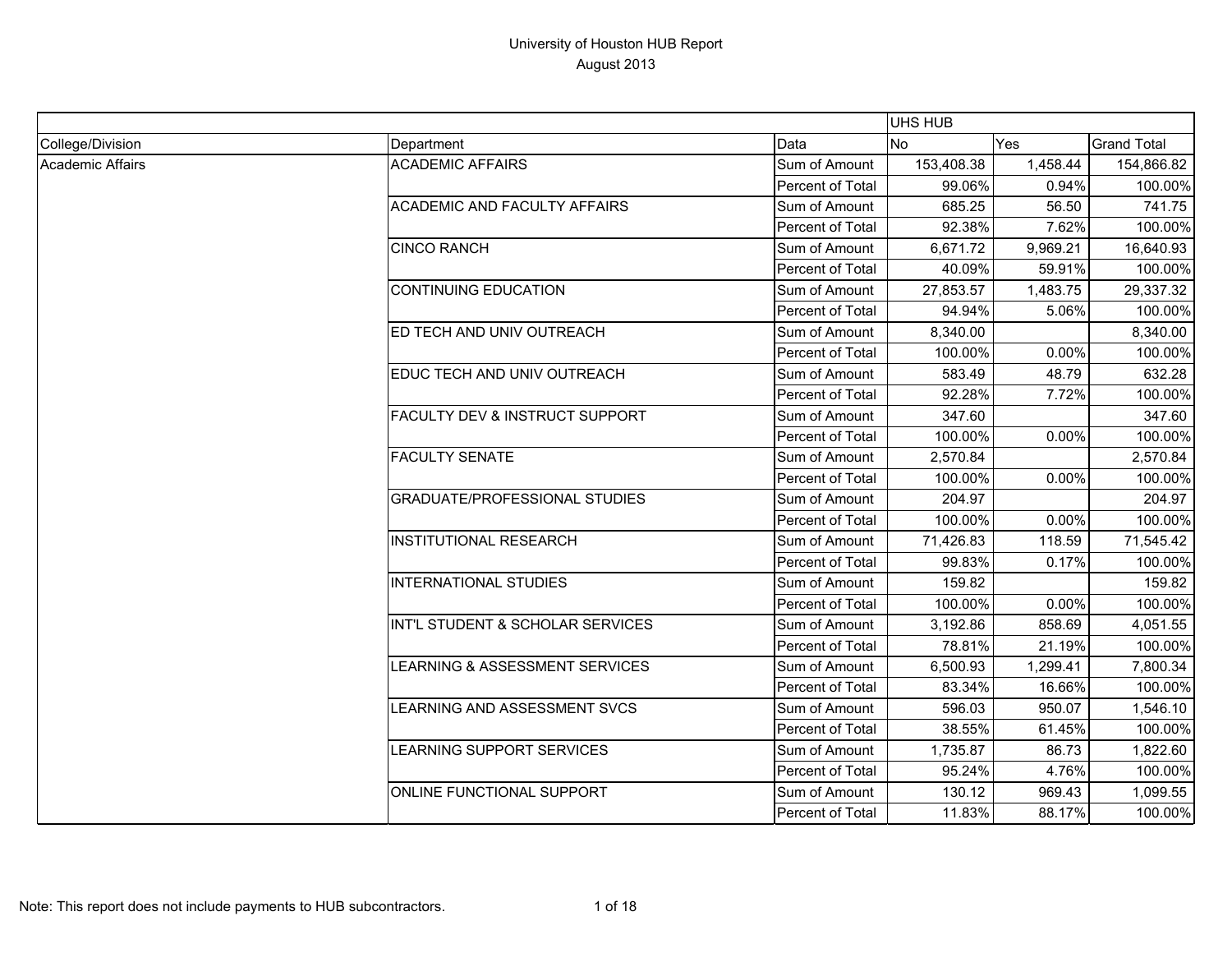|                                   |                                         |                  | <b>UHS HUB</b> |            |                    |
|-----------------------------------|-----------------------------------------|------------------|----------------|------------|--------------------|
| College/Division                  | Department                              | Data             | <b>No</b>      | Yes        | <b>Grand Total</b> |
| Academic Affairs                  | UH OFF-CAMPUS SUPPORT                   | Sum of Amount    | 6,667.12       | 37,989.08  | 44,656.20          |
|                                   |                                         | Percent of Total | 14.93%         | 85.07%     | 100.00%            |
|                                   | UH SUGAR LAND                           | Sum of Amount    | 51,460.42      | 42,851.59  | 94,312.01          |
|                                   |                                         | Percent of Total | 54.56%         | 45.44%     | 100.00%            |
|                                   | UNDERGRADUATE SCHOLARS                  | Sum of Amount    | 1,997.32       | 1,032.42   | 3,029.74           |
|                                   |                                         | Percent of Total | 65.92%         | 34.08%     | 100.00%            |
|                                   | UNDERGRADUATE STUDIES                   | Sum of Amount    | 224.43         |            | 224.43             |
|                                   |                                         | Percent of Total | 100.00%        | 0.00%      | 100.00%            |
|                                   | <b>WRITING CENTER</b>                   | Sum of Amount    | 705.16         | 484.71     | 1,189.87           |
|                                   |                                         | Percent of Total | 59.26%         | 40.74%     | 100.00%            |
| Academic Affairs Sum of Amount    |                                         |                  | 345,462.73     | 99,657.41  | 445,120.14         |
| Academic Affairs Percent of Total |                                         |                  | 77.61%         | 22.39%     | 100.00%            |
| Administration and Finance        | <b>ADMINISTRATION &amp; FINANCE</b>     | Sum of Amount    | 3,044.42       | 2,515.80   | 5,560.22           |
|                                   |                                         | Percent of Total | 54.75%         | 45.25%     | 100.00%            |
|                                   | <b>AUXILIARY SERVICES OPERATIONS</b>    | Sum of Amount    | 10,616.88      |            | 10,616.88          |
|                                   |                                         | Percent of Total | 100.00%        | 0.00%      | 100.00%            |
|                                   | <b>BUDGET</b>                           | Sum of Amount    | 256.26         |            | 256.26             |
|                                   |                                         | Percent of Total | 100.00%        | 0.00%      | 100.00%            |
|                                   | <b>BUSINESS SERVICES OPERATIONS</b>     | Sum of Amount    | 814.86         | 111.21     | 926.07             |
|                                   |                                         | Percent of Total | 87.99%         | 12.01%     | 100.00%            |
|                                   | CENTRAL FACILITY SERVICES               | Sum of Amount    | 3,305.21       | 178.69     | 3,483.90           |
|                                   |                                         | Percent of Total | 94.87%         | 5.13%      | 100.00%            |
|                                   | <b>CULLEN PERFORMANCE HALL</b>          | Sum of Amount    | 7,754.45       | 66.81      | 7,821.26           |
|                                   |                                         | Percent of Total | 99.15%         | 0.85%      | 100.00%            |
|                                   | <b>ENTERPRISE SYSTEMS</b>               | Sum of Amount    | 268,649.92     | 392,107.56 | 660,757.48         |
|                                   |                                         | Percent of Total | 40.66%         | 59.34%     | 100.00%            |
|                                   | ENVIRONMENTAL HEALTH RISK MGMT          | Sum of Amount    | 93,340.04      | 210.04     | 93,550.08          |
|                                   |                                         | Percent of Total | 99.78%         | 0.22%      | 100.00%            |
|                                   | <b>FACILITIES MANAGEMENT</b>            | Sum of Amount    | 57,525.18      |            | 57,525.18          |
|                                   |                                         | Percent of Total | 100.00%        | 0.00%      | 100.00%            |
|                                   | <b>FACILITIES OPERATION &amp; MAINT</b> | Sum of Amount    | 19,283.74      | 4,972.02   | 24,255.76          |
|                                   |                                         | Percent of Total | 79.50%         | 20.50%     | 100.00%            |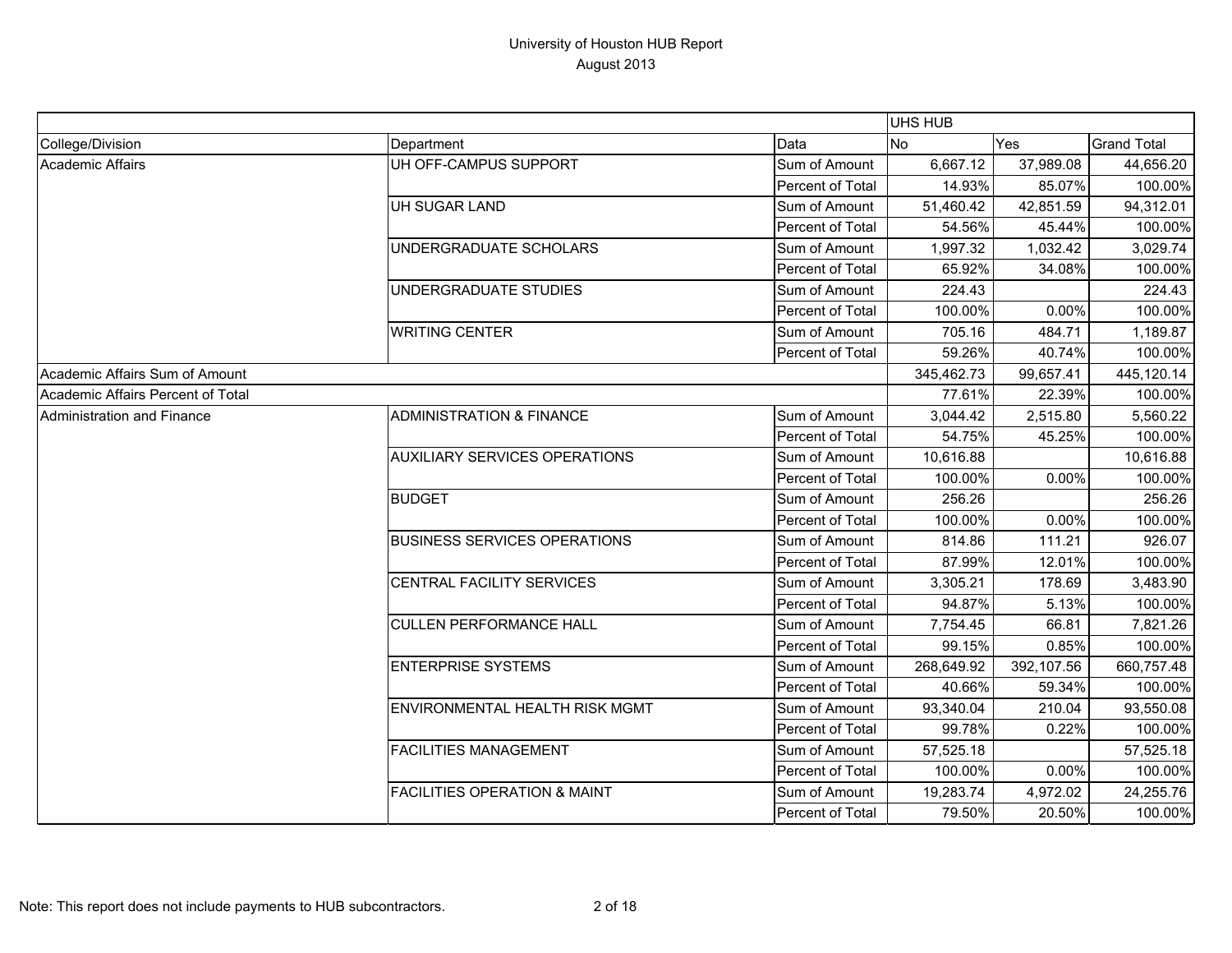|                            |                                               |                         | <b>UHS HUB</b> |            |                    |
|----------------------------|-----------------------------------------------|-------------------------|----------------|------------|--------------------|
| College/Division           | Department                                    | Data                    | <b>No</b>      | Yes        | <b>Grand Total</b> |
| Administration and Finance | <b>FACILITIES PLANNING &amp; CONSTRUCTION</b> | Sum of Amount           | 13,935,491.50  | 127,997.21 | 14,063,488.71      |
|                            |                                               | Percent of Total        | 99.09%         | 0.91%      | 100.00%            |
|                            | FINANCE-A&F                                   | Sum of Amount           | 3,280.35       | 572.01     | 3,852.36           |
|                            |                                               | Percent of Total        | 85.15%         | 14.85%     | 100.00%            |
|                            | <b>FINANCIAL REPORTING</b>                    | Sum of Amount           |                | 657.10     | 657.10             |
|                            |                                               | Percent of Total        | 0.00%          | 100.00%    | 100.00%            |
|                            | HIGH PERFORMANCE COMPUTING & NETWORKS         | Sum of Amount           | 16,731.51      | 6,441.16   | 23,172.67          |
|                            |                                               | Percent of Total        | 72.20%         | 27.80%     | 100.00%            |
|                            | <b>HUMAN RESOURCES</b>                        | Sum of Amount           | 10,442.69      | 1,015.88   | 11,458.57          |
|                            |                                               | Percent of Total        | 91.13%         | 8.87%      | 100.00%            |
|                            | <b>INST - FINANCE</b>                         | Sum of Amount           | 5,801.25       | 7,000.00   | 12,801.25          |
|                            |                                               | Percent of Total        | 45.32%         | 54.68%     | 100.00%            |
|                            | <b>INST - FINANCIAL REPORTING</b>             | Sum of Amount           | 943.73         |            | 943.73             |
|                            |                                               | Percent of Total        | 100.00%        | 0.00%      | 100.00%            |
|                            | INST - INFORMATION TECHNOLOGY                 | Sum of Amount           |                | 21,600.00  | 21,600.00          |
|                            |                                               | <b>Percent of Total</b> | 0.00%          | 100.00%    | 100.00%            |
|                            | <b>INST - PLANT</b>                           | Sum of Amount           | 6,233.01       |            | 6,233.01           |
|                            |                                               | Percent of Total        | 100.00%        | 0.00%      | 100.00%            |
|                            | <b>KUHA RADIO</b>                             | Sum of Amount           | 18,069.36      | 2,606.98   | 20,676.34          |
|                            |                                               | Percent of Total        | 87.39%         | 12.61%     | 100.00%            |
|                            | <b>KUHF RADIO</b>                             | Sum of Amount           | 79,669.71      | 4,572.74   | 84,242.45          |
|                            |                                               | <b>Percent of Total</b> | 94.57%         | 5.43%      | 100.00%            |
|                            | MINOR AND PLANNED PROJECTS                    | Sum of Amount           | 1,030,081.52   | 455,225.75 | 1,485,307.27       |
|                            |                                               | Percent of Total        | 69.35%         | 30.65%     | 100.00%            |
|                            | <b>NORTH ZONE CUSTODIAL</b>                   | Sum of Amount           | 1,999.23       |            | 1,999.23           |
|                            |                                               | Percent of Total        | 100.00%        | 0.00%      | 100.00%            |
|                            | ONE CARD PROGRAM                              | Sum of Amount           | 3,838.42       | 43.59      | 3,882.01           |
|                            |                                               | Percent of Total        | 98.88%         | 1.12%      | 100.00%            |
|                            | PARKING & TRANSPORTATION OPERATIONS           | Sum of Amount           | 114,488.54     | 15,625.57  | 130,114.11         |
|                            |                                               | Percent of Total        | 87.99%         | 12.01%     | 100.00%            |
|                            | PHY PLANT-AUTOMOTIVE                          | Sum of Amount           | 26,420.99      | 698.56     | 27,119.55          |
|                            |                                               | Percent of Total        | 97.42%         | 2.58%      | 100.00%            |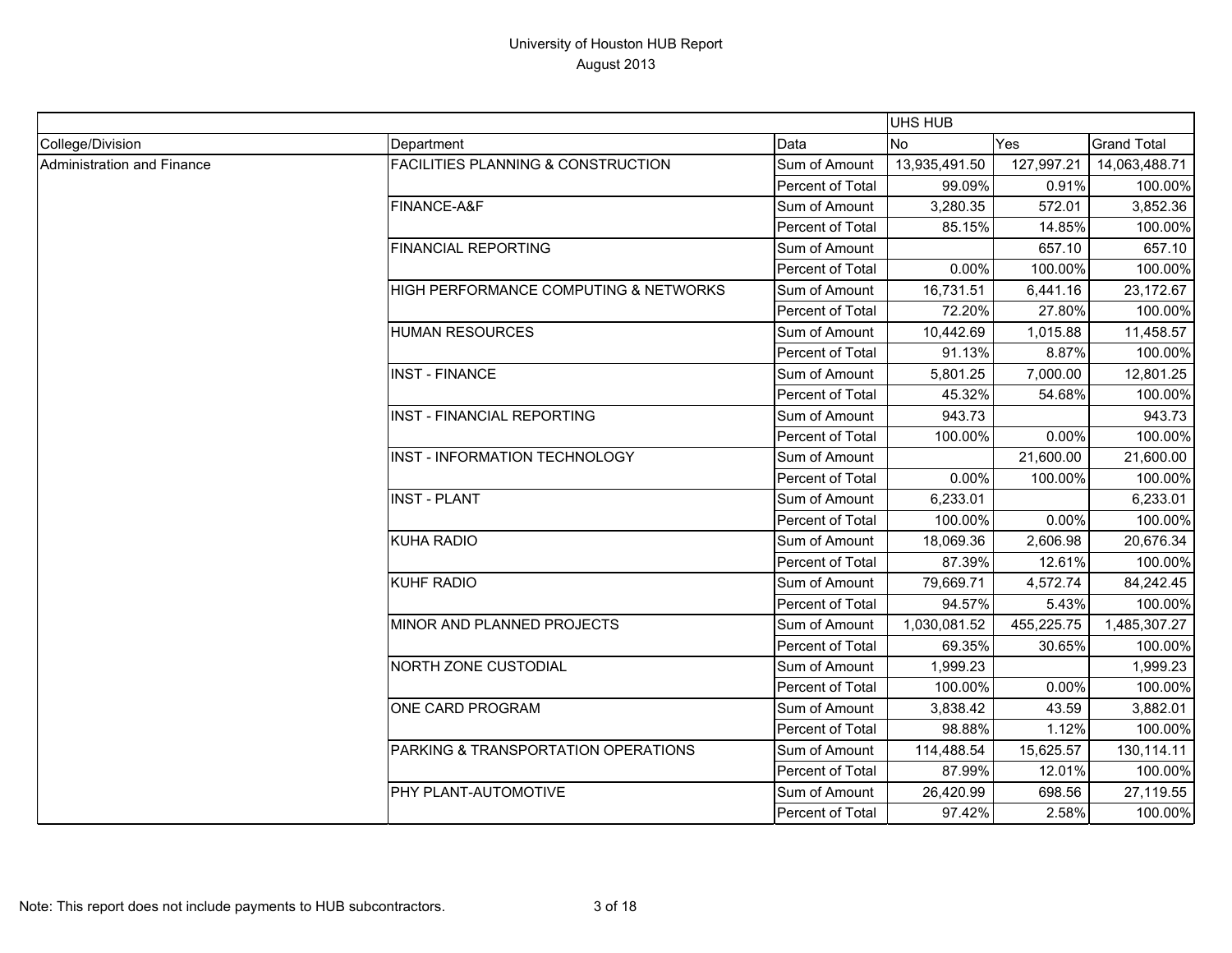|                            |                                          |                  | <b>UHS HUB</b> |           |                    |
|----------------------------|------------------------------------------|------------------|----------------|-----------|--------------------|
| College/Division           | Department                               | Data             | <b>No</b>      | Yes       | <b>Grand Total</b> |
| Administration and Finance | PHY PLANT-GROUNDS MAINT                  | Sum of Amount    | 2,329.66       |           | 2,329.66           |
|                            |                                          | Percent of Total | 100.00%        | 0.00%     | 100.00%            |
|                            | PHY PLANT-SOLID WASTE                    | Sum of Amount    | 5,223.42       |           | 5,223.42           |
|                            |                                          | Percent of Total | 100.00%        | 0.00%     | 100.00%            |
|                            | PHYSICAL PLANT                           | Sum of Amount    | 286,546.86     | 71,397.97 | 357,944.83         |
|                            |                                          | Percent of Total | 80.05%         | 19.95%    | 100.00%            |
|                            | <b>POLICE</b>                            | Sum of Amount    | 55,137.16      | 12,825.12 | 67,962.28          |
|                            |                                          | Percent of Total | 81.13%         | 18.87%    | 100.00%            |
|                            | POSTAL SERVICES OPERATIONS               | Sum of Amount    | 6,538.26       | 100.00    | 6,638.26           |
|                            |                                          | Percent of Total | 98.49%         | 1.51%     | 100.00%            |
|                            | PRINTING OPERATIONS                      | Sum of Amount    | 3,516.17       | 3,168.73  | 6,684.90           |
|                            |                                          | Percent of Total | 52.60%         | 47.40%    | 100.00%            |
|                            | <b>REAL ESTATE SERVICES</b>              | Sum of Amount    |                | 10.54     | 10.54              |
|                            |                                          | Percent of Total | 0.00%          | 100.00%   | 100.00%            |
|                            | <b>RISK MANAGEMENT</b>                   | Sum of Amount    | 1,033.20       |           | 1,033.20           |
|                            |                                          | Percent of Total | 100.00%        | 0.00%     | 100.00%            |
|                            | SERVICE LEVEL AGREEMENT                  | Sum of Amount    | 36,425.78      | 79,995.58 | 116,421.36         |
|                            |                                          | Percent of Total | 31.29%         | 68.71%    | 100.00%            |
|                            | <b>SKILLED TRADES</b>                    | Sum of Amount    | 49,585.00      | 6,282.00  | 55,867.00          |
|                            |                                          | Percent of Total | 88.76%         | 11.24%    | 100.00%            |
|                            | <b>STUDENT FINANCIAL SERVICES</b>        | Sum of Amount    | 9,749.42       | 1,527.79  | 11,277.21          |
|                            |                                          | Percent of Total | 86.45%         | 13.55%    | 100.00%            |
|                            | <b>TECHNOLOGY SERVICES &amp; SUPPORT</b> | Sum of Amount    | 105,189.73     | 23,324.02 | 128,513.75         |
|                            |                                          | Percent of Total | 81.85%         | 18.15%    | 100.00%            |
|                            | TV PUBLIC BROADCASTING                   | Sum of Amount    | 44,778.11      | 5,777.13  | 50,555.24          |
|                            |                                          | Percent of Total | 88.57%         | 11.43%    | 100.00%            |
|                            | <b>UIT SECURITY</b>                      | Sum of Amount    | 1,907.89       | 1,571.00  | 3,478.89           |
|                            |                                          | Percent of Total | 54.84%         | 45.16%    | 100.00%            |
|                            | UNIV INFORMATION TECH PROJECTS           | Sum of Amount    | 295,310.72     | 48,381.40 | 343,692.12         |
|                            |                                          | Percent of Total | 85.92%         | 14.08%    | 100.00%            |
|                            | UNIV PROPERTY SERVICES OPERATIONS        | Sum of Amount    | 287,824.66     |           | 287,824.66         |
|                            |                                          | Percent of Total | 100.00%        | 0.00%     | 100.00%            |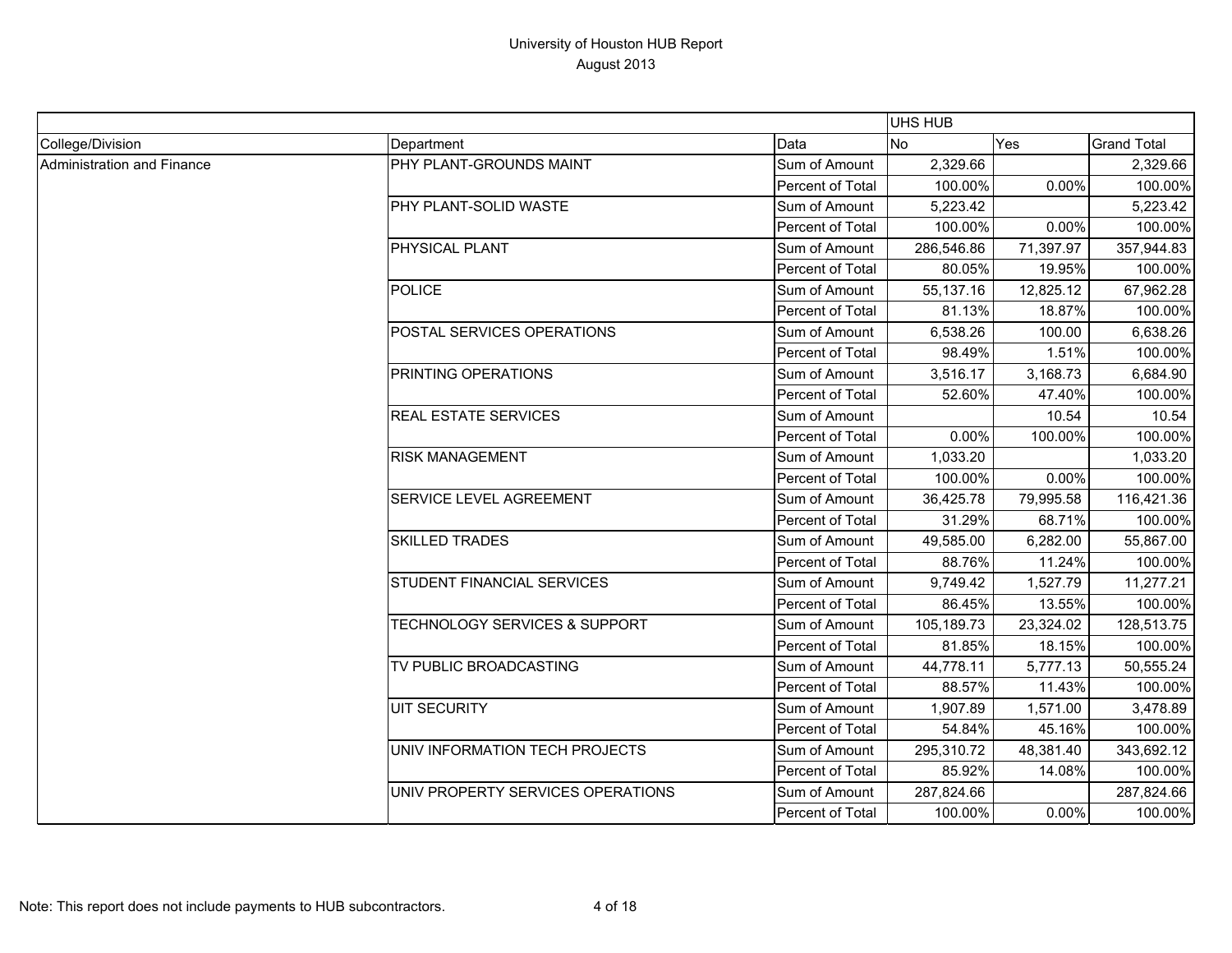|                                             |                                      |                  | UHS HUB       |              |                    |
|---------------------------------------------|--------------------------------------|------------------|---------------|--------------|--------------------|
| College/Division                            | Department                           | Data             | <b>No</b>     | Yes          | <b>Grand Total</b> |
| Administration and Finance                  | UNIVERSITY INFORMATION TECHNOLOGY    | Sum of Amount    | 2,927.11      | 59,685.69    | 62,612.80          |
|                                             |                                      | Percent of Total | 4.67%         | 95.33%       | 100.00%            |
| Administration and Finance Sum of Amount    |                                      |                  | 16,912,105.92 | 1,358,265.65 | 18,270,371.57      |
| Administration and Finance Percent of Total |                                      |                  | 92.57%        | 7.43%        | 100.00%            |
| Architecture                                | <b>DEAN, ARCHITECTURE</b>            | Sum of Amount    | 16,875.99     | 7,509.28     | 24,385.27          |
|                                             |                                      | Percent of Total | 69.21%        | 30.79%       | 100.00%            |
| Architecture Sum of Amount                  |                                      | 16,875.99        | 7,509.28      | 24,385.27    |                    |
| Architecture Percent of Total               |                                      |                  | 69.21%        | 30.79%       | 100.00%            |
| <b>Business Administration</b>              | <b>ACCOUNTANCY AND TAXATION</b>      | Sum of Amount    | 4,731.59      | 267.46       | 4,999.05           |
|                                             |                                      | Percent of Total | 94.65%        | 5.35%        | 100.00%            |
|                                             | ACCOUNTING CERTIFICATE PROGRAM       | Sum of Amount    | 341.23        |              | 341.23             |
|                                             |                                      | Percent of Total | 100.00%       | 0.00%        | 100.00%            |
|                                             | <b>BAUER CAREER SERVICES CTR</b>     | Sum of Amount    | 9,345.58      | 442.75       | 9,788.33           |
|                                             |                                      | Percent of Total | 95.48%        | 4.52%        | 100.00%            |
|                                             | <b>BAUER CLASS GLOBALIZATION CRS</b> | Sum of Amount    | 1,078.60      |              | 1,078.60           |
|                                             |                                      | Percent of Total | 100.00%       | 0.00%        | 100.00%            |
|                                             | <b>BAUER COMMUNICATIONS</b>          | Sum of Amount    | 11,561.04     | 792.96       | 12,354.00          |
|                                             |                                      | Percent of Total | 93.58%        | 6.42%        | 100.00%            |
|                                             | <b>BAUER DIVISION OF TECHNOLOGY</b>  | Sum of Amount    | 2,931.85      | 35,096.00    | 38,027.85          |
|                                             |                                      | Percent of Total | 7.71%         | 92.29%       | 100.00%            |
|                                             | <b>BAUER EXTERNAL RELATIONS DEPT</b> | Sum of Amount    |               | 234.41       | 234.41             |
|                                             |                                      | Percent of Total | 0.00%         | 100.00%      | 100.00%            |
|                                             | <b>BAUER MARKETING INITIATIVES</b>   | Sum of Amount    | 59,015.45     |              | 59,015.45          |
|                                             |                                      | Percent of Total | 100.00%       | 0.00%        | 100.00%            |
|                                             | DEAN'S OFFICE, BAUER COLLEGE         | Sum of Amount    | 61,582.46     | 240,564.57   | 302,147.03         |
|                                             |                                      | Percent of Total | 20.38%        | 79.62%       | 100.00%            |
|                                             | DECISION AND INFORMATION SCIEN       | Sum of Amount    | 4,451.74      | 36,663.84    | 41,115.58          |
|                                             |                                      | Percent of Total | 10.83%        | 89.17%       | 100.00%            |
|                                             | <b>EXECUTIVE DEGREE PROGRAMS</b>     | Sum of Amount    | 9,120.74      | 5,891.70     | 15,012.44          |
|                                             |                                      | Percent of Total | 60.75%        | 39.25%       | 100.00%            |
|                                             | <b>FINANCE-BAUER COLLEGE</b>         | Sum of Amount    | 452.24        | 791.00       | 1,243.24           |
|                                             |                                      | Percent of Total | 36.38%        | 63.62%       | 100.00%            |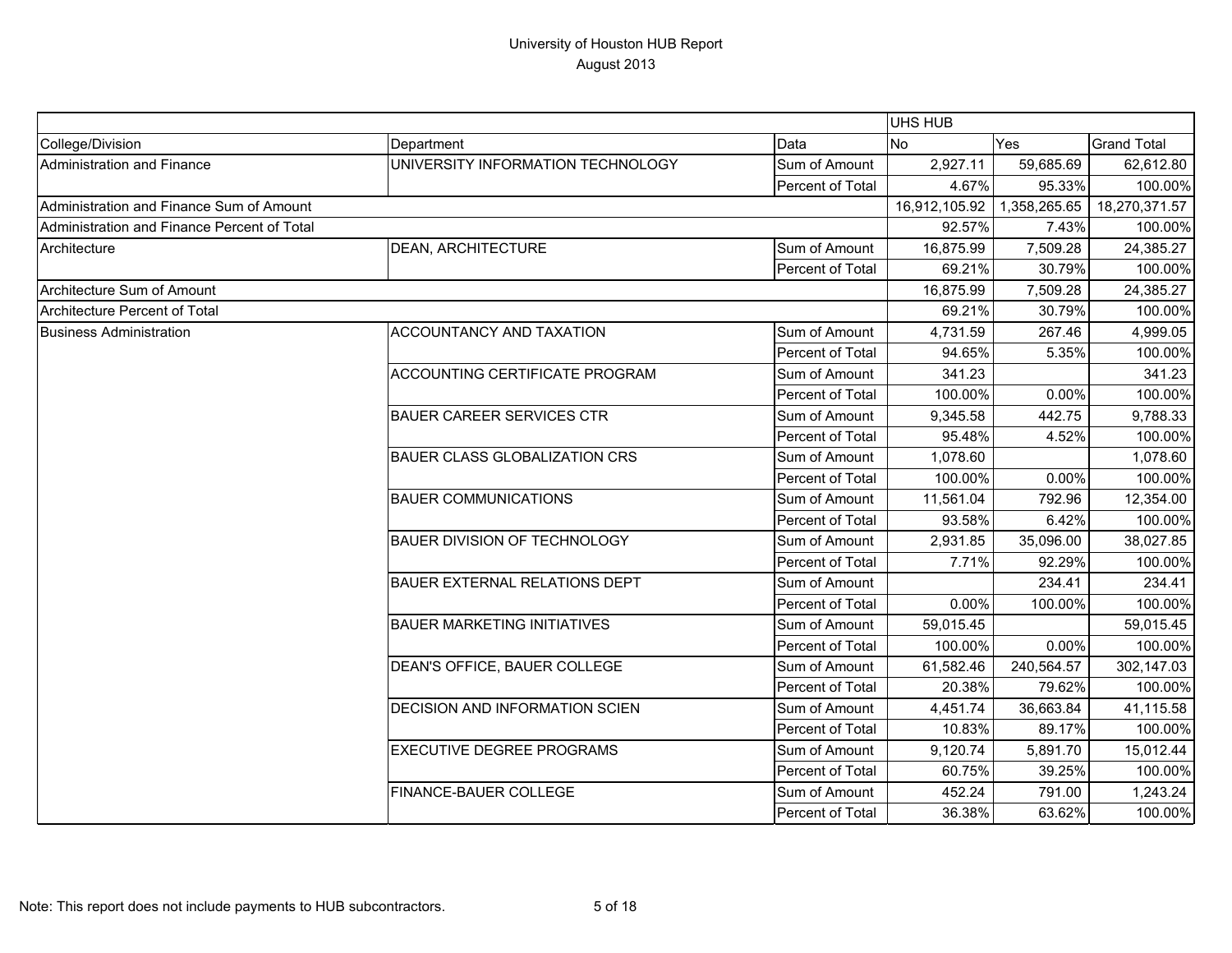|                                                 |                                    |                  | <b>UHS HUB</b> |            |                    |
|-------------------------------------------------|------------------------------------|------------------|----------------|------------|--------------------|
| College/Division                                | Department                         | Data             | No             | Yes        | <b>Grand Total</b> |
| <b>Business Administration</b>                  | MANAGEMENT-BAUER COLLEGE           | Sum of Amount    | 76.76          | 554.89     | 631.65             |
|                                                 |                                    | Percent of Total | 12.15%         | 87.85%     | 100.00%            |
|                                                 | MARKETING-BAUER COLLEGE            | Sum of Amount    | 1,633.33       | 155.28     | 1,788.61           |
|                                                 |                                    | Percent of Total | 91.32%         | 8.68%      | 100.00%            |
|                                                 | <b>MBA STUDENT SERVICES CENTER</b> | Sum of Amount    | 390.19         | 837.11     | 1,227.30           |
|                                                 |                                    | Percent of Total | 31.79%         | 68.21%     | 100.00%            |
|                                                 | <b>SALES EXCELLENCE INSTITUTE</b>  | Sum of Amount    | 5,425.28       | 1,143.78   | 6,569.06           |
|                                                 |                                    | Percent of Total | 82.59%         | 17.41%     | 100.00%            |
|                                                 | SMALL BUSINESS DEV CENTER          | Sum of Amount    | 42,531.21      | 15,039.00  | 57,570.21          |
|                                                 |                                    | Percent of Total | 73.88%         | 26.12%     | 100.00%            |
|                                                 | UNDERGRAD BUSINESS PROG            | Sum of Amount    | 4,721.75       |            | 4,721.75           |
|                                                 |                                    | Percent of Total | 100.00%        | 0.00%      | 100.00%            |
|                                                 | WOLFF CTR FOR ENTREPRENEURSHIP     | Sum of Amount    | 8,071.37       | 202.76     | 8,274.13           |
|                                                 |                                    | Percent of Total | 97.55%         | 2.45%      | 100.00%            |
| <b>Business Administration Sum of Amount</b>    |                                    |                  | 227,462.41     | 338,677.51 | 566,139.92         |
| <b>Business Administration Percent of Total</b> |                                    |                  | 40.18%         | 59.82%     | 100.00%            |
| <b>Chancellor/President</b>                     | <b>BASEBALL</b>                    | Sum of Amount    | 500.92         |            | 500.92             |
|                                                 |                                    | Percent of Total | 100.00%        | 0.00%      | 100.00%            |
|                                                 | COMMUNITY RELATIONS & INST ACCESS  | Sum of Amount    | 179.16         | 92.79      | 271.95             |
|                                                 |                                    | Percent of Total | 65.88%         | 34.12%     | 100.00%            |
|                                                 | <b>FOOTBALL</b>                    | Sum of Amount    | 34,690.01      | 15,740.84  | 50,430.85          |
|                                                 |                                    | Percent of Total | 68.79%         | 31.21%     | 100.00%            |
|                                                 | <b>INTERCOLLEGIATE ATHLETICS</b>   | Sum of Amount    | 83,059.36      | 11,409.33  | 94,468.69          |
|                                                 |                                    | Percent of Total | 87.92%         | 12.08%     | 100.00%            |
|                                                 | <b>MEN'S BASKETBALL</b>            | Sum of Amount    | 330.48         | 271.05     | 601.53             |
|                                                 |                                    | Percent of Total | 54.94%         | 45.06%     | 100.00%            |
|                                                 | <b>MEN'S TRACK AND FIELD</b>       | Sum of Amount    | 6,601.34       |            | 6,601.34           |
|                                                 |                                    | Percent of Total | 100.00%        | 0.00%      | 100.00%            |
|                                                 | OFFICE EQUAL OPPORTUNITY SRVS      | Sum of Amount    | 1,838.83       |            | 1,838.83           |
|                                                 |                                    | Percent of Total | 100.00%        | 0.00%      | 100.00%            |
|                                                 | OFFICE OF SPECIAL EVENTS           | Sum of Amount    | 349.84         | 989.20     | 1,339.04           |
|                                                 |                                    | Percent of Total | 26.13%         | 73.87%     | 100.00%            |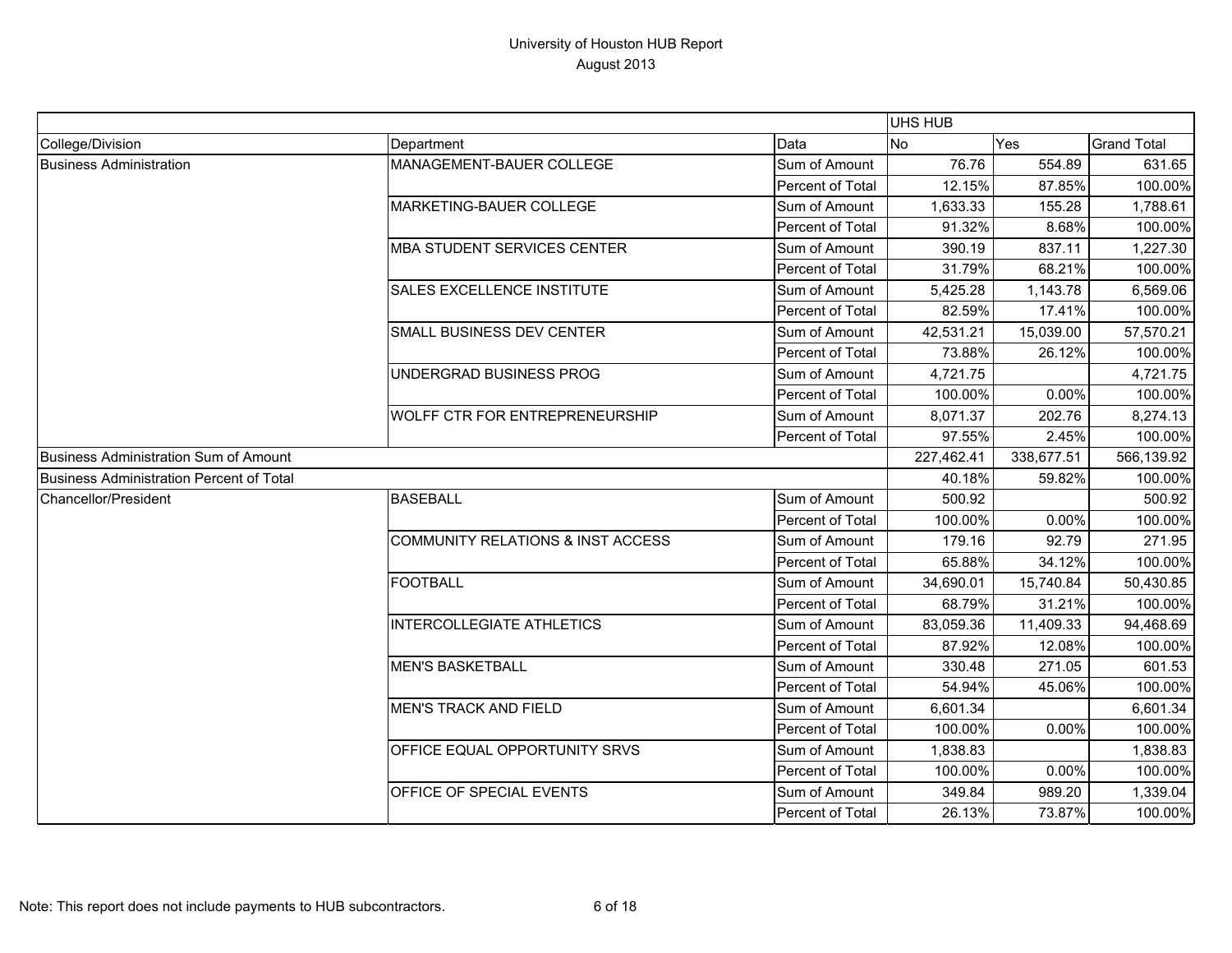|                                       |                                           |                  | UHS HUB    |           |                    |
|---------------------------------------|-------------------------------------------|------------------|------------|-----------|--------------------|
| College/Division                      | Department                                | Data             | <b>No</b>  | Yes       | <b>Grand Total</b> |
| Chancellor/President                  | <b>PRESIDENT</b>                          | Sum of Amount    | 1,866.13   | 5,476.99  | 7,343.12           |
|                                       |                                           | Percent of Total | 25.41%     | 74.59%    | 100.00%            |
|                                       | <b>STAFF COUNCIL</b>                      | Sum of Amount    | 50.00      | 235.91    | 285.91             |
|                                       |                                           | Percent of Total | 17.49%     | 82.51%    | 100.00%            |
|                                       | <b>WOMEN'S SOCCER</b>                     | Sum of Amount    | 380.00     |           | 380.00             |
|                                       |                                           | Percent of Total | 100.00%    | 0.00%     | 100.00%            |
|                                       | <b>WOMEN'S SOFTBALL</b>                   | Sum of Amount    |            | 51.87     | 51.87              |
|                                       |                                           | Percent of Total | $0.00\%$   | 100.00%   | 100.00%            |
| Chancellor/President Sum of Amount    |                                           |                  | 129,846.07 | 34,267.98 | 164,114.05         |
| Chancellor/President Percent of Total |                                           |                  | 79.12%     | 20.88%    | 100.00%            |
| Education                             | <b>ASIAN AMERICAN STUDIES</b>             | Sum of Amount    | 66.82      |           | 66.82              |
|                                       |                                           | Percent of Total | 100.00%    | 0.00%     | 100.00%            |
|                                       | CENTER FOR INFO TECH IN EDUCATION         | Sum of Amount    | 5,042.49   | 41,953.56 | 46,996.05          |
|                                       |                                           | Percent of Total | 10.73%     | 89.27%    | 100.00%            |
|                                       | <b>CHARTER SCHOOL</b>                     | Sum of Amount    | 15,789.59  | 209.01    | 15,998.60          |
|                                       |                                           | Percent of Total | 98.69%     | 1.31%     | 100.00%            |
|                                       | <b>CONSISTENCY MGMT &amp; COOP DISCIP</b> | Sum of Amount    | 3,003.53   |           | 3,003.53           |
|                                       |                                           | Percent of Total | 100.00%    | 0.00%     | 100.00%            |
|                                       | <b>CURRICULUM AND INSTRUCTION</b>         | Sum of Amount    | 16,310.56  | 1,581.79  | 17,892.35          |
|                                       |                                           | Percent of Total | 91.16%     | 8.84%     | 100.00%            |
|                                       | <b>DEAN, EDUCATION</b>                    | Sum of Amount    | 5,395.47   | 1,958.22  | 7,353.69           |
|                                       |                                           | Percent of Total | 73.37%     | 26.63%    | 100.00%            |
|                                       | EDUCATIONAL PSYCHOLOGY                    | Sum of Amount    | 51,568.53  | 1,555.65  | 53,124.18          |
|                                       |                                           | Percent of Total | 97.07%     | 2.93%     | 100.00%            |
|                                       | INSTITUTE FOR URBAN EDUCATION             | Sum of Amount    | 458.80     |           | 458.80             |
|                                       |                                           | Percent of Total | 100.00%    | 0.00%     | 100.00%            |
| Education Sum of Amount               |                                           |                  | 97,635.79  | 47,258.23 | 144,894.02         |
| Education Percent of Total            |                                           |                  | 67.38%     | 32.62%    | 100.00%            |
| Engineering                           | <b>BIOMEDICAL ENGINEERING</b>             | Sum of Amount    | 271,121.65 |           | 271,121.65         |
|                                       |                                           | Percent of Total | 100.00%    | 0.00%     | 100.00%            |
|                                       | <b>CHEMICAL ENGINEERING</b>               | Sum of Amount    | 68,176.50  | 56,522.24 | 124,698.74         |
|                                       |                                           | Percent of Total | 54.67%     | 45.33%    | 100.00%            |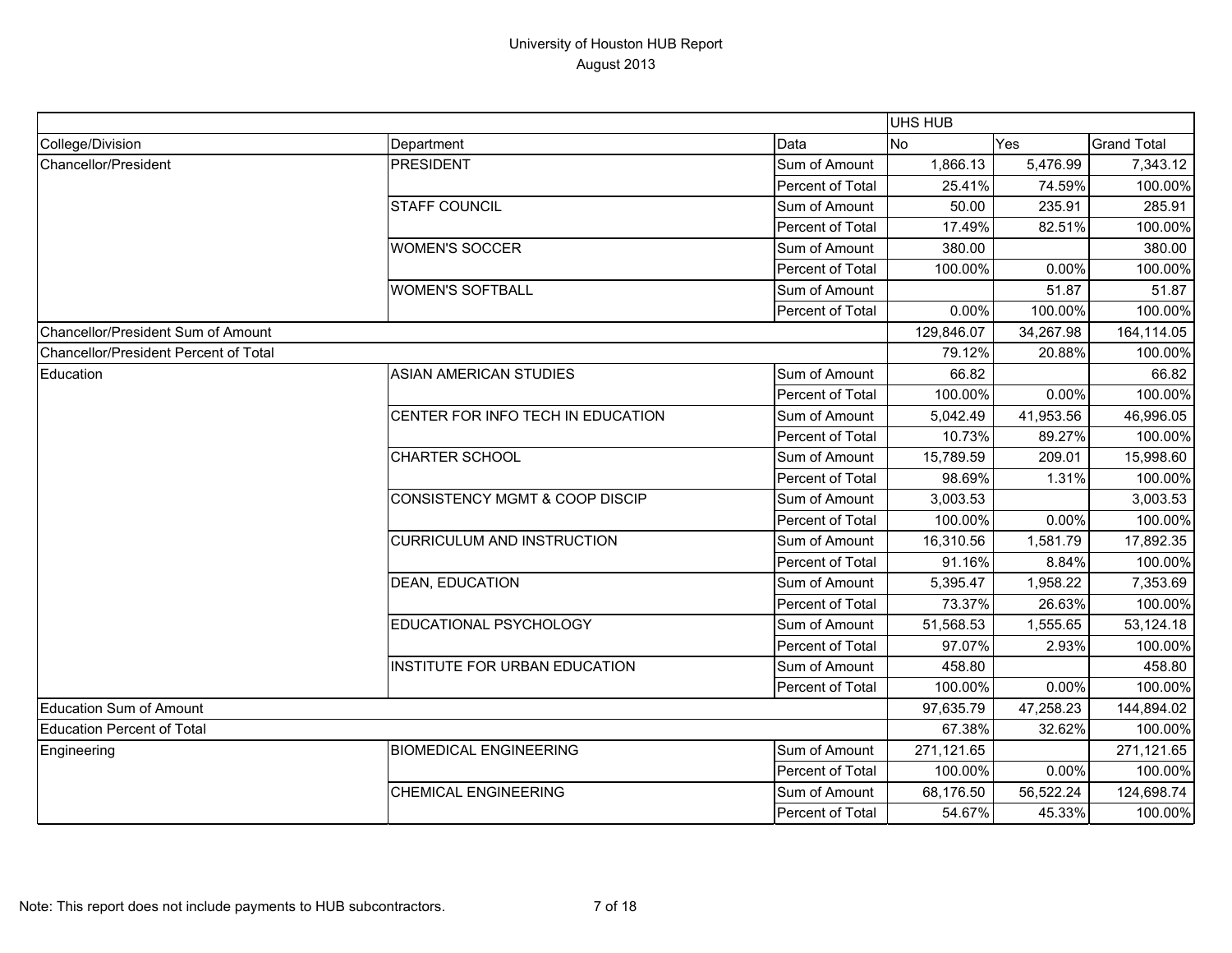|                                 |                                         |                  | UHS HUB    |            |                    |
|---------------------------------|-----------------------------------------|------------------|------------|------------|--------------------|
| College/Division                | Department                              | Data             | <b>No</b>  | Yes        | <b>Grand Total</b> |
| Engineering                     | <b>CIVIL ENGINEERING</b>                | Sum of Amount    | 143,347.28 | 1,854.33   | 145,201.61         |
|                                 |                                         | Percent of Total | 98.72%     | 1.28%      | 100.00%            |
|                                 | CTR FOR INNOVATIVE GROUTING             | Sum of Amount    | 9,122.15   |            | 9,122.15           |
|                                 |                                         | Percent of Total | 100.00%    | 0.00%      | 100.00%            |
|                                 | <b>DEAN, ENGINEERING</b>                | Sum of Amount    | 62,515.99  | 38,627.53  | 101,143.52         |
|                                 |                                         | Percent of Total | 61.81%     | 38.19%     | 100.00%            |
|                                 | <b>ELECTRICAL ENGINEERING</b>           | Sum of Amount    | 264,839.87 | 24,714.62  | 289,554.49         |
|                                 |                                         | Percent of Total | 91.46%     | 8.54%      | 100.00%            |
|                                 | <b>ENGINEERING SERVICES</b>             | Sum of Amount    | 2,382.23   | 50.10      | 2,432.33           |
|                                 |                                         | Percent of Total | 97.94%     | 2.06%      | 100.00%            |
|                                 | <b>INDUSTRIAL ENGINEERING</b>           | Sum of Amount    | 9,314.29   | 240.24     | 9,554.53           |
|                                 |                                         | Percent of Total | 97.49%     | 2.51%      | 100.00%            |
|                                 | <b>INTEGRATED BIO &amp; NANO SYSTEM</b> | Sum of Amount    | 129.45     |            | 129.45             |
|                                 |                                         | Percent of Total | 100.00%    | 0.00%      | 100.00%            |
|                                 | <b>MECHANICAL ENGINEERING</b>           | Sum of Amount    | 100,112.32 | 524.65     | 100,636.97         |
|                                 |                                         | Percent of Total | 99.48%     | 0.52%      | 100.00%            |
|                                 | NATL CTR FOR AIRBORNE LASER MAPPING     | Sum of Amount    | 3,298.08   |            | 3,298.08           |
|                                 |                                         | Percent of Total | 100.00%    | 0.00%      | 100.00%            |
|                                 | <b>WIND ENERGY CENTER</b>               | Sum of Amount    | 5,172.15   |            | 5,172.15           |
|                                 |                                         | Percent of Total | 100.00%    | 0.00%      | 100.00%            |
| Engineering Sum of Amount       |                                         |                  | 939,531.96 | 122,533.71 | 1,062,065.67       |
| Engineering Percent of Total    |                                         |                  | 88.46%     | 11.54%     | 100.00%            |
| Graduate College of Social Work | ADMISSIONS-GCSW                         | Sum of Amount    | 2,479.72   | 179.99     | 2,659.71           |
|                                 |                                         | Percent of Total | 93.23%     | 6.77%      | 100.00%            |
|                                 | <b>ALUMNI &amp; CAREER SERVICES</b>     | Sum of Amount    | 615.00     | 5,580.59   | 6,195.59           |
|                                 |                                         | Percent of Total | 9.93%      | 90.07%     | 100.00%            |
|                                 | CHILD & FAMILY CENTER                   | Sum of Amount    | 1,369.95   | 873.95     | 2,243.90           |
|                                 |                                         | Percent of Total | 61.05%     | 38.95%     | 100.00%            |
|                                 | CTR FOR HEALTH EQUITY & EVAL            | Sum of Amount    |            | 145.95     | 145.95             |
|                                 |                                         | Percent of Total | 0.00%      | 100.00%    | 100.00%            |
|                                 | DEAN, SOCIAL WORK                       | Sum of Amount    | 3,111.94   | 8,829.59   | 11,941.53          |
|                                 |                                         | Percent of Total | 26.06%     | 73.94%     | 100.00%            |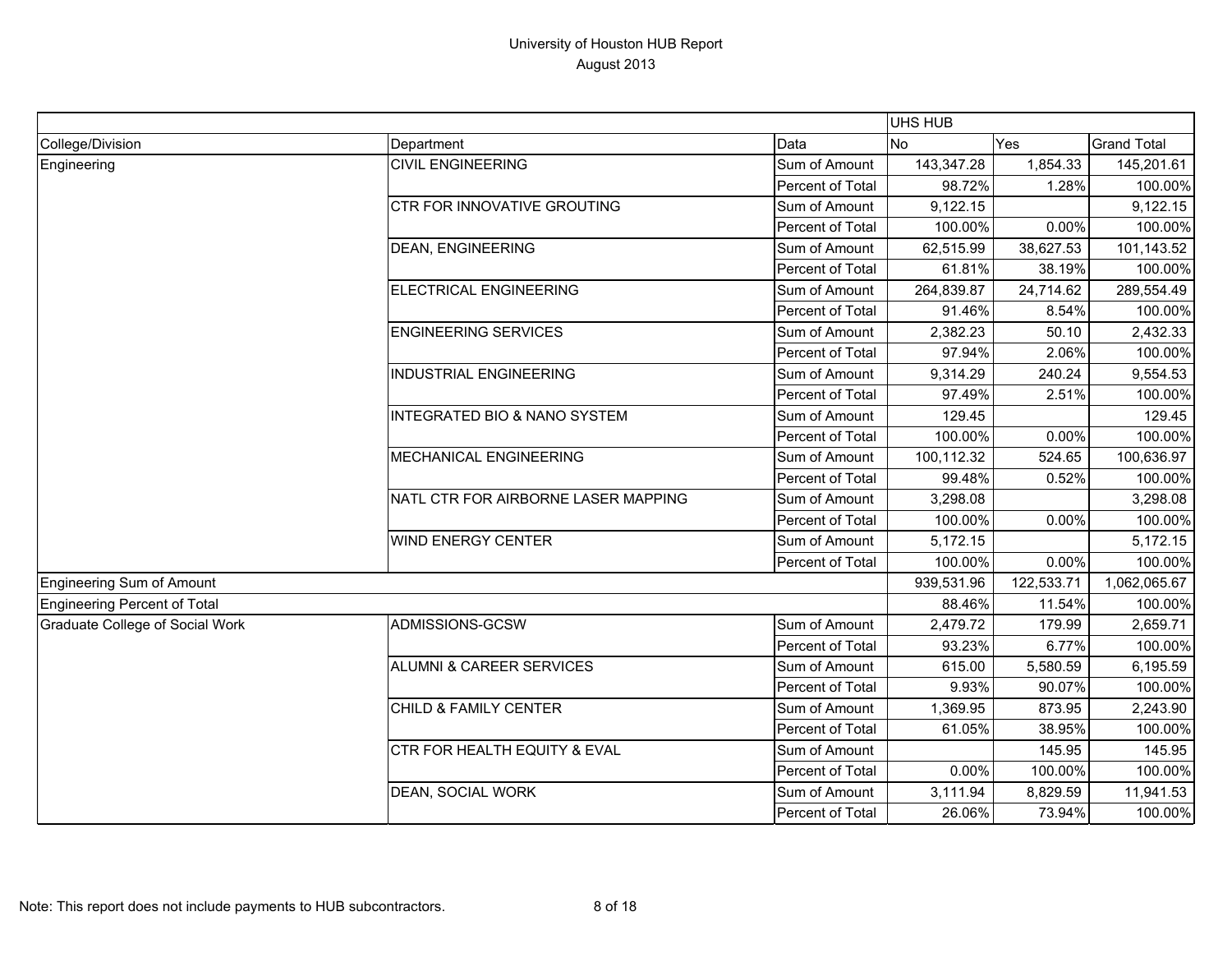|                                                  |                                    |                  | UHS HUB    |             |                    |
|--------------------------------------------------|------------------------------------|------------------|------------|-------------|--------------------|
| College/Division                                 | Department                         | Data             | <b>No</b>  | Yes         | <b>Grand Total</b> |
| <b>Graduate College of Social Work</b>           | DEVELOPMENT-GCSW                   | Sum of Amount    | 93.12      |             | 93.12              |
|                                                  |                                    | Percent of Total | 100.00%    | 0.00%       | 100.00%            |
|                                                  | <b>FIELD OFFICE</b>                | Sum of Amount    | 189.96     | 112.46      | 302.42             |
|                                                  |                                    | Percent of Total | 62.81%     | 37.19%      | 100.00%            |
|                                                  | <b>GCSW INFORMATION TECHNOLOGY</b> | Sum of Amount    | 2,506.96   | 6,823.65    | 9,330.61           |
|                                                  |                                    | Percent of Total | 26.87%     | 73.13%      | 100.00%            |
|                                                  | <b>GCSW STUDENT SERVICES</b>       | Sum of Amount    |            | 96.10       | 96.10              |
|                                                  |                                    | Percent of Total | 0.00%      | 100.00%     | 100.00%            |
|                                                  | OFFICE OF COMMUNITY PROJECTS       | Sum of Amount    |            | 65.00       | 65.00              |
|                                                  |                                    | Percent of Total | 0.00%      | 100.00%     | 100.00%            |
|                                                  | PHD PROGRAM                        | Sum of Amount    | 118.81     |             | 118.81             |
|                                                  |                                    | Percent of Total | 100.00%    | 0.00%       | 100.00%            |
| Graduate College of Social Work Sum of Amount    |                                    | 10,485.46        | 22,707.28  | 33, 192. 74 |                    |
| Graduate College of Social Work Percent of Total |                                    |                  | 31.59%     | 68.41%      | 100.00%            |
| <b>Honors College</b>                            | <b>DEAN, HONORS COLLEGE</b>        | Sum of Amount    | 6,635.16   | 833.59      | 7,468.75           |
|                                                  |                                    | Percent of Total | 88.84%     | 11.16%      | 100.00%            |
|                                                  | <b>HOUSTON TEACHERS INSTITUTE</b>  | Sum of Amount    | 839.98     |             | 839.98             |
|                                                  |                                    | Percent of Total | 100.00%    | 0.00%       | 100.00%            |
| Honors College Sum of Amount                     |                                    |                  | 7,475.14   | 833.59      | 8,308.73           |
| Honors College Percent of Total                  |                                    |                  | 89.97%     | 10.03%      | 100.00%            |
| Hotel and Restaurant Management                  | DEAN, HOTEL & RESTAURANT MANAG     | Sum of Amount    | 3,891.09   | 2,385.43    | 6,276.52           |
|                                                  |                                    | Percent of Total | 61.99%     | 38.01%      | 100.00%            |
|                                                  | HOTEL AND RESTAURANT MANAGEMENT    | Sum of Amount    | 303,488.20 | 3,403.56    | 306,891.76         |
|                                                  |                                    | Percent of Total | 98.89%     | 1.11%       | 100.00%            |
| Hotel and Restaurant Management Sum of Amount    |                                    |                  | 307,379.29 | 5,788.99    | 313,168.28         |
| Hotel and Restaurant Management Percent of Total |                                    |                  | 98.15%     | 1.85%       | 100.00%            |
| Law Center                                       | <b>ASSOCIATE DEAN, LAW</b>         | Sum of Amount    |            | 822.50      | 822.50             |
|                                                  |                                    | Percent of Total | 0.00%      | 100.00%     | 100.00%            |
|                                                  | <b>BLAKELEY INSTITUTE</b>          | Sum of Amount    | 8,308.93   | 20,829.20   | 29,138.13          |
|                                                  |                                    | Percent of Total | 28.52%     | 71.48%      | 100.00%            |
|                                                  | <b>BUSINESS SERVICES, LAW</b>      | Sum of Amount    | 35,579.28  | 4,841.64    | 40,420.92          |
|                                                  |                                    | Percent of Total | 88.02%     | 11.98%      | 100.00%            |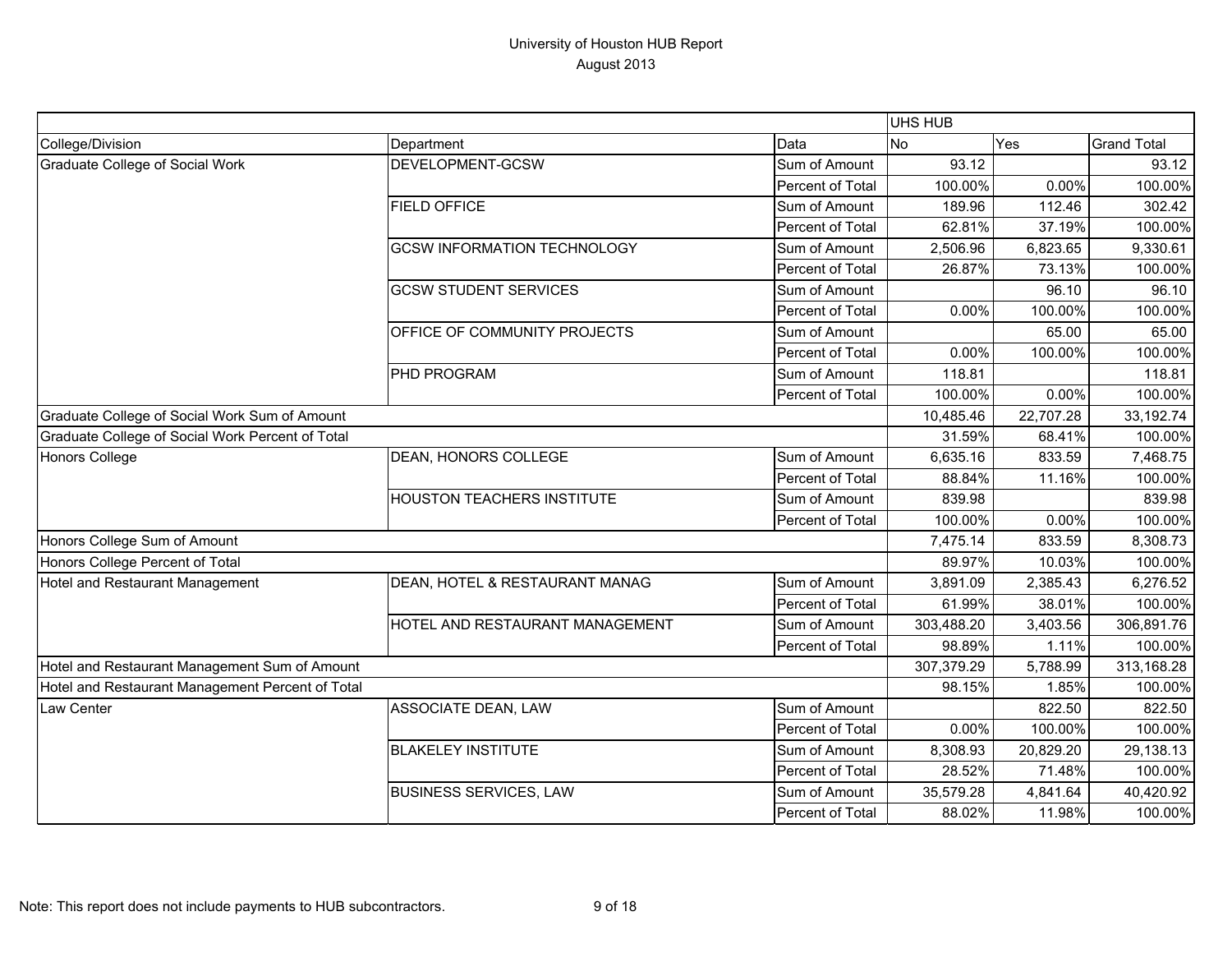|                  |                                        |                  | <b>UHS HUB</b> |          |                    |
|------------------|----------------------------------------|------------------|----------------|----------|--------------------|
| College/Division | Department                             | Data             | <b>No</b>      | Yes      | <b>Grand Total</b> |
| Law Center       | CAREER SERVICES, LAW                   | Sum of Amount    | 11,823.09      | 64.00    | 11,887.09          |
|                  |                                        | Percent of Total | 99.46%         | 0.54%    | 100.00%            |
|                  | CHILDREN, LAW & POLICY                 | Sum of Amount    |                | 2,387.49 | 2,387.49           |
|                  |                                        | Percent of Total | 0.00%          | 100.00%  | 100.00%            |
|                  | DEAN, LAW                              | Sum of Amount    | 1,239.90       | 24.88    | 1,264.78           |
|                  |                                        | Percent of Total | 98.03%         | 1.97%    | 100.00%            |
|                  | <b>EXTERNAL AFFAIRS, LAW</b>           | Sum of Amount    |                | 659.47   | 659.47             |
|                  |                                        | Percent of Total | 0.00%          | 100.00%  | 100.00%            |
|                  | <b>FACILITIES, LAW</b>                 | Sum of Amount    | 1,412.73       | 844.02   | 2,256.75           |
|                  |                                        | Percent of Total | 62.60%         | 37.40%   | 100.00%            |
|                  | <b>FACULTY SUPPORT LAW</b>             | Sum of Amount    | 1,313.18       | 5,788.78 | 7,101.96           |
|                  |                                        | Percent of Total | 18.49%         | 81.51%   | 100.00%            |
|                  | HEALTH LAW & POLICY INSTITUTE          | Sum of Amount    | 21.56          | 1,961.08 | 1,982.64           |
|                  |                                        | Percent of Total | 1.09%          | 98.91%   | 100.00%            |
|                  | INST OF HIGHER EDU & GOVERNANCE LAW    | Sum of Amount    | 111.00         |          | 111.00             |
|                  |                                        | Percent of Total | 100.00%        | 0.00%    | 100.00%            |
|                  | <b>LAW</b>                             | Sum of Amount    | 3,000.00       |          | 3,000.00           |
|                  |                                        | Percent of Total | 100.00%        | 0.00%    | 100.00%            |
|                  | LAW INFORMATION TECHNOLOGY             | Sum of Amount    | 1,984.09       | 2,265.21 | 4,249.30           |
|                  |                                        | Percent of Total | 46.69%         | 53.31%   | 100.00%            |
|                  | <b>LAW LIBRARY</b>                     | Sum of Amount    | 62,232.90      | 1,516.12 | 63,749.02          |
|                  |                                        | Percent of Total | 97.62%         | 2.38%    | 100.00%            |
|                  | LEGAL AID CLINIC, LAW                  | Sum of Amount    | 78.33          |          | 78.33              |
|                  |                                        | Percent of Total | 100.00%        | 0.00%    | 100.00%            |
|                  | LEGAL RESEARCH & WRITING, LAW          | Sum of Amount    |                | 401.35   | 401.35             |
|                  |                                        | Percent of Total | 0.00%          | 100.00%  | 100.00%            |
|                  | NORTH AMERICAN CONSORTIUM OF LEGAL EDU | Sum of Amount    | 247.17         | 959.72   | 1,206.89           |
|                  |                                        | Percent of Total | 20.48%         | 79.52%   | 100.00%            |
|                  | PUBLIC RELS & MARKETING, LAW           | Sum of Amount    | 4,957.00       |          | 4,957.00           |
|                  |                                        | Percent of Total | 100.00%        | 0.00%    | 100.00%            |
|                  | STUDENT ORGANIZATION, LAW              | Sum of Amount    | 11,608.04      | 2,516.13 | 14, 124. 17        |
|                  |                                        | Percent of Total | 82.19%         | 17.81%   | 100.00%            |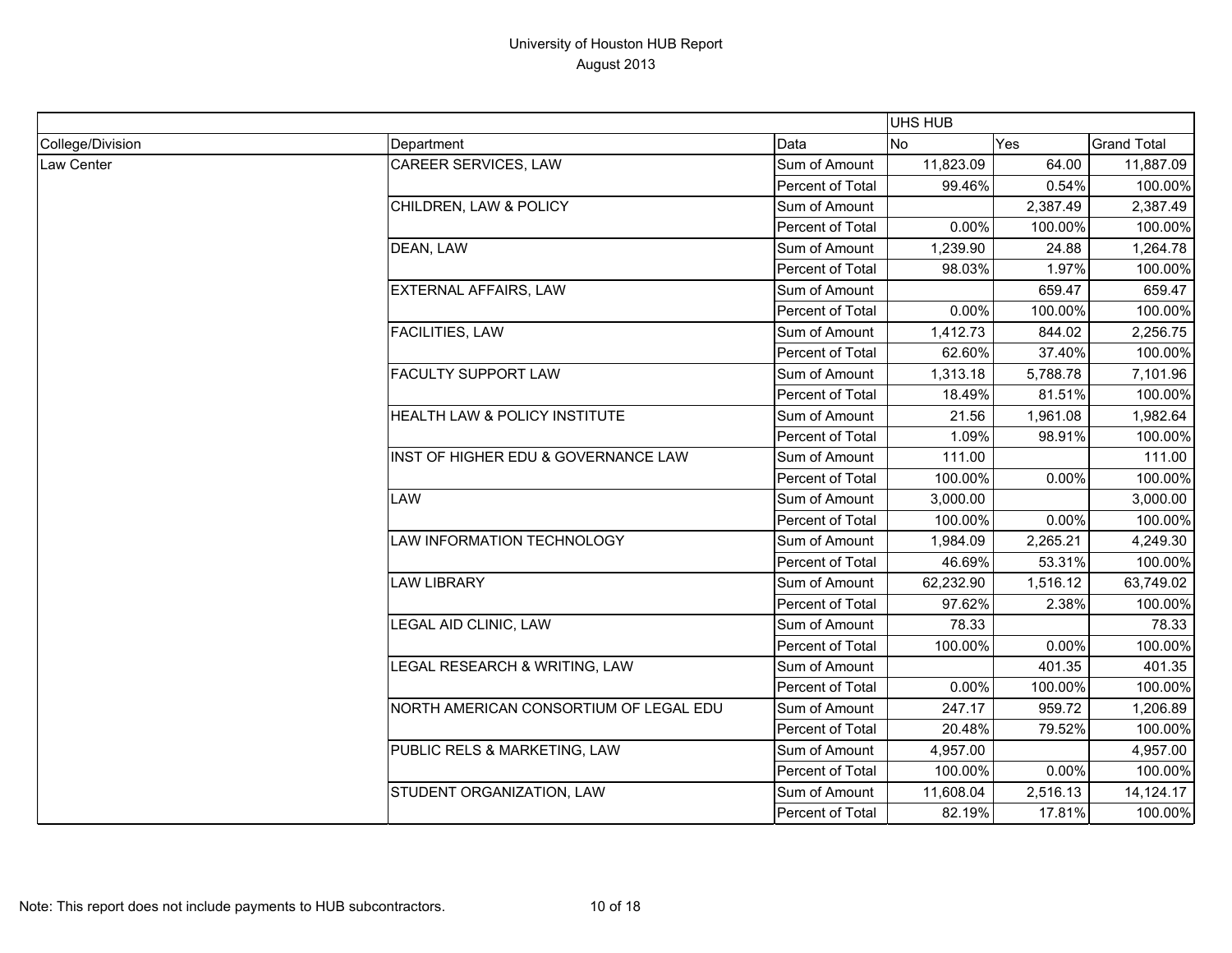|                                  |                                  |                  | UHS HUB    |           |                    |
|----------------------------------|----------------------------------|------------------|------------|-----------|--------------------|
| College/Division                 | Department                       | Data             | <b>No</b>  | Yes       | <b>Grand Total</b> |
| Law Center                       | STUDENT SERVICES, LAW            | Sum of Amount    | 14,931.24  | 2,099.41  | 17,030.65          |
|                                  |                                  | Percent of Total | 87.67%     | 12.33%    | 100.00%            |
| Law Center Sum of Amount         |                                  |                  | 158,848.44 | 47,981.00 | 206,829.44         |
| Law Center Percent of Total      |                                  |                  | 76.80%     | 23.20%    | 100.00%            |
| Liberal Arts and Social Sciences | <b>AEROSPACE STUDIES</b>         | Sum of Amount    | 335.39     | 34.50     | 369.89             |
|                                  |                                  | Percent of Total | 90.67%     | 9.33%     | 100.00%            |
|                                  | AFRICAN-AMERICAN STUDIES         | Sum of Amount    | 1,032.20   | 648.33    | 1,680.53           |
|                                  |                                  | Percent of Total | 61.42%     | 38.58%    | 100.00%            |
|                                  | <b>ART</b>                       | Sum of Amount    | 26,025.44  | 2,592.42  | 28,617.86          |
|                                  |                                  | Percent of Total | 90.94%     | 9.06%     | 100.00%            |
|                                  | <b>ARTE PUBLICO</b>              | Sum of Amount    | 11,817.69  | 100.23    | 11,917.92          |
|                                  |                                  | Percent of Total | 99.16%     | 0.84%     | 100.00%            |
|                                  | <b>BAND</b>                      | Sum of Amount    | 4,314.78   |           | 4,314.78           |
|                                  |                                  | Percent of Total | 100.00%    | 0.00%     | 100.00%            |
|                                  | <b>BLAFFER GALLERY</b>           | Sum of Amount    | 6,280.64   | 2,118.82  | 8,399.46           |
|                                  |                                  | Percent of Total | 74.77%     | 25.23%    | 100.00%            |
|                                  | CENTER FOR PUBLIC HISTORY        | Sum of Amount    |            | 116.47    | 116.47             |
|                                  |                                  | Percent of Total | 0.00%      | 100.00%   | 100.00%            |
|                                  | CENTER FOR PUBLIC POLICY         | Sum of Amount    | 16,491.51  | 495.29    | 16,986.80          |
|                                  |                                  | Percent of Total | 97.08%     | 2.92%     | 100.00%            |
|                                  | <b>COMMUNICATION</b>             | Sum of Amount    | 7,338.92   | 693.57    | 8,032.49           |
|                                  |                                  | Percent of Total | 91.37%     | 8.63%     | 100.00%            |
|                                  | <b>COMMUNICATIONS DISORDERS</b>  | Sum of Amount    | 12,603.71  | 10,285.41 | 22,889.12          |
|                                  |                                  | Percent of Total | 55.06%     | 44.94%    | 100.00%            |
|                                  | COMPARATIVE CULTURAL STUDIES     | Sum of Amount    | 347.07     |           | 347.07             |
|                                  |                                  | Percent of Total | 100.00%    | 0.00%     | 100.00%            |
|                                  | CTR NEURO AND BIOMECH RESEARCH   | Sum of Amount    | 3,374.48   |           | 3,374.48           |
|                                  |                                  | Percent of Total | 100.00%    | 0.00%     | 100.00%            |
|                                  | <b>CWMCA CENTER FOR THE ARTS</b> | Sum of Amount    | 12,201.77  |           | 12,201.77          |
|                                  |                                  | Percent of Total | 100.00%    | 0.00%     | 100.00%            |
|                                  | DEAN, LIBERAL ARTS & SOC SCI     | Sum of Amount    | 9,725.05   | 2,176.80  | 11,901.85          |
|                                  |                                  | Percent of Total | 81.71%     | 18.29%    | 100.00%            |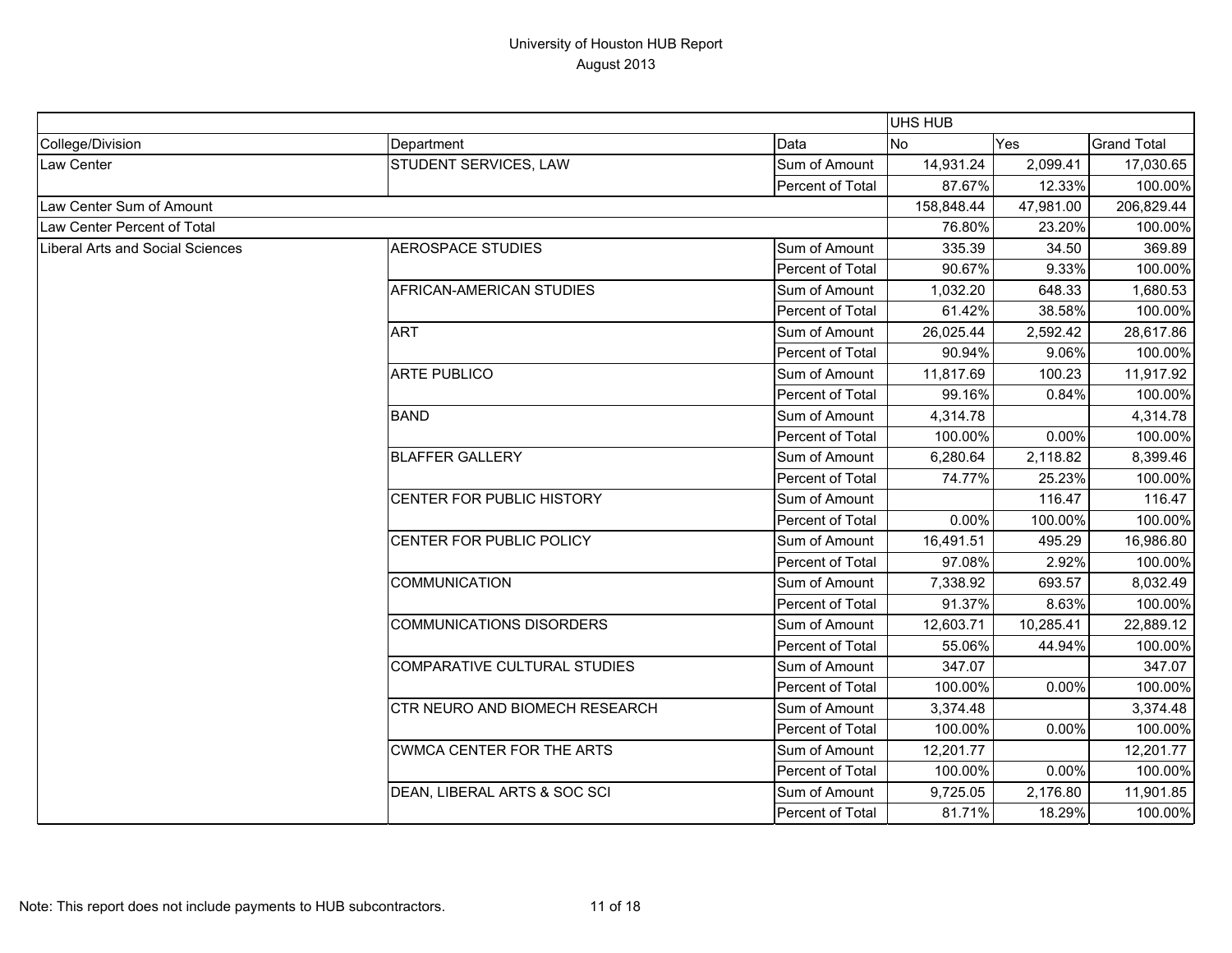|                                                   |                                 |                  | <b>UHS HUB</b> |           |                    |
|---------------------------------------------------|---------------------------------|------------------|----------------|-----------|--------------------|
| College/Division                                  | Department                      | Data             | No             | Yes       | <b>Grand Total</b> |
| <b>Liberal Arts and Social Sciences</b>           | <b>ECONOMICS</b>                | Sum of Amount    | 6,007.85       | 8,255.92  | 14,263.77          |
|                                                   |                                 | Percent of Total | 42.12%         | 57.88%    | 100.00%            |
|                                                   | <b>ENGLISH</b>                  | Sum of Amount    | 21,868.25      | 8,288.28  | 30,156.53          |
|                                                   |                                 | Percent of Total | 72.52%         | 27.48%    | 100.00%            |
|                                                   | HEALTH AND HUMAN PERFORMANCE    | Sum of Amount    | 45,358.61      | 849.68    | 46,208.29          |
|                                                   |                                 | Percent of Total | 98.16%         | 1.84%     | 100.00%            |
|                                                   | <b>HISPANIC STUDIES</b>         | Sum of Amount    | 2,035.16       | 5,770.76  | 7,805.92           |
|                                                   |                                 | Percent of Total | 26.07%         | 73.93%    | 100.00%            |
|                                                   | <b>HISTORY</b>                  | Sum of Amount    | 1,893.15       |           | 1,893.15           |
|                                                   |                                 | Percent of Total | 100.00%        | 0.00%     | 100.00%            |
|                                                   | <b>MEXICAN-AMERICAN STUDIES</b> | Sum of Amount    | 4,177.80       | 1,243.79  | 5,421.59           |
|                                                   |                                 | Percent of Total | 77.06%         | 22.94%    | 100.00%            |
|                                                   | MILITARY SCIENCE                | Sum of Amount    | 5,923.51       |           | 5,923.51           |
|                                                   |                                 | Percent of Total | 100.00%        | 0.00%     | 100.00%            |
|                                                   | MODERN AND CLASSICAL LANGUAGES  | Sum of Amount    | 5,466.03       | 1,393.17  | 6,859.20           |
|                                                   |                                 | Percent of Total | 79.69%         | 20.31%    | 100.00%            |
|                                                   | <b>MUSIC</b>                    | Sum of Amount    | 26,670.24      | 237.63    | 26,907.87          |
|                                                   |                                 | Percent of Total | 99.12%         | 0.88%     | 100.00%            |
|                                                   | PHILOSOPHY                      | Sum of Amount    | 205.72         |           | 205.72             |
|                                                   |                                 | Percent of Total | 100.00%        | 0.00%     | 100.00%            |
|                                                   | POLITICAL SCIENCE               | Sum of Amount    | 9,681.69       | 9,101.45  | 18,783.14          |
|                                                   |                                 | Percent of Total | 51.54%         | 48.46%    | 100.00%            |
|                                                   | <b>PSYCHOLOGY</b>               | Sum of Amount    | 10,772.67      | 1,495.70  | 12,268.37          |
|                                                   |                                 | Percent of Total | 87.81%         | 12.19%    | 100.00%            |
|                                                   | PUBLIC ADMINISTRATION PROGRAM   | Sum of Amount    |                | 349.81    | 349.81             |
|                                                   |                                 | Percent of Total | 0.00%          | 100.00%   | 100.00%            |
|                                                   | <b>SOCIOLOGY</b>                | Sum of Amount    | 418.04         | 934.50    | 1,352.54           |
|                                                   |                                 | Percent of Total | 30.91%         | 69.09%    | 100.00%            |
|                                                   | <b>THEATER</b>                  | Sum of Amount    | 23,953.86      | 231.02    | 24,184.88          |
|                                                   |                                 | Percent of Total | 99.04%         | 0.96%     | 100.00%            |
| Liberal Arts and Social Sciences Sum of Amount    |                                 |                  | 276,321.23     | 57,413.55 | 333,734.78         |
| Liberal Arts and Social Sciences Percent of Total |                                 | 82.80%           | 17.20%         | 100.00%   |                    |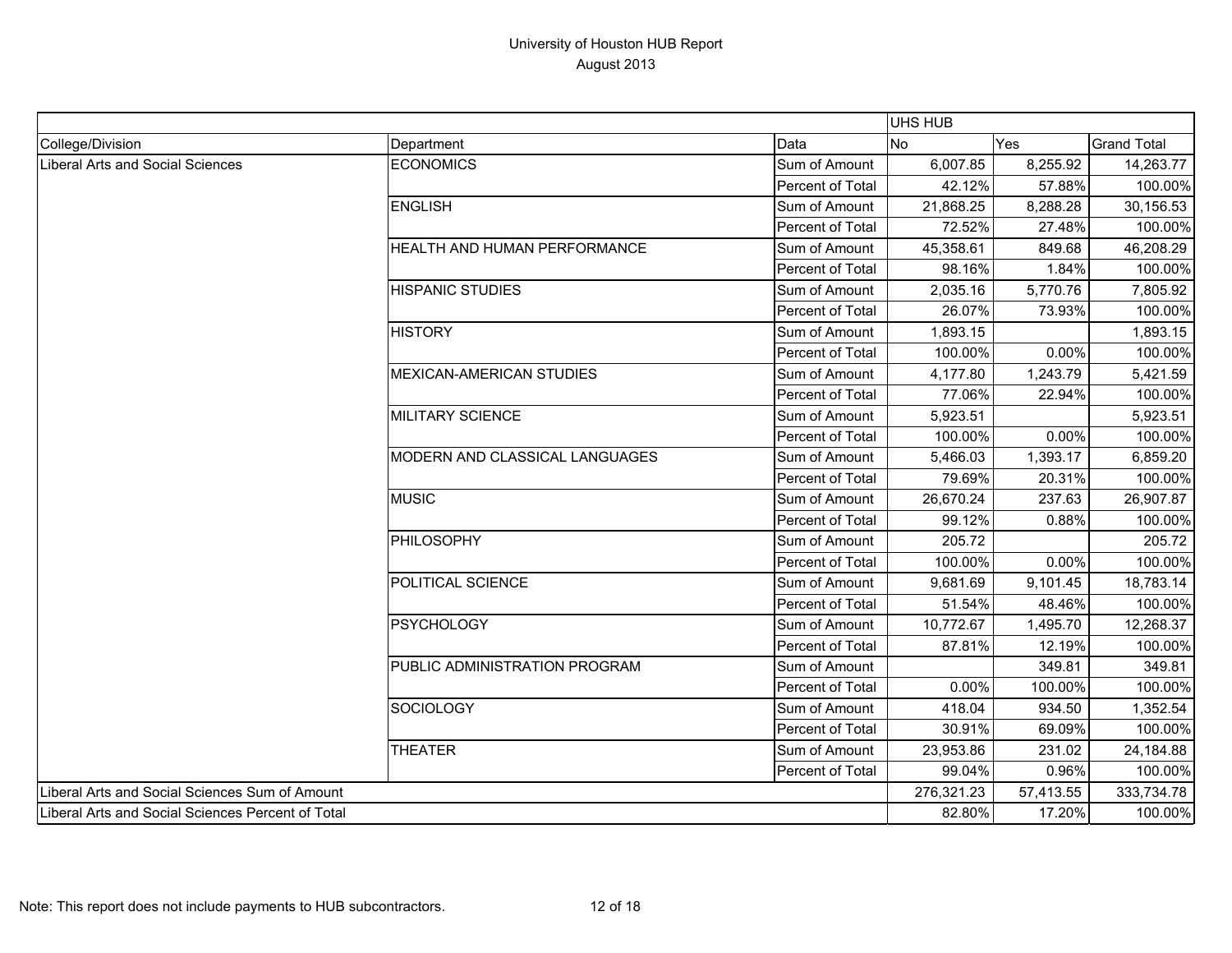|                                                  |                                                       |                         | UHS HUB      |            |                    |
|--------------------------------------------------|-------------------------------------------------------|-------------------------|--------------|------------|--------------------|
| College/Division                                 | Department                                            | Data                    | No<br>Yes    |            | <b>Grand Total</b> |
| Library                                          | <b>UNIVERSITY LIBRARIES</b>                           | Sum of Amount           | 924,768.11   | 245,501.18 | 1,170,269.29       |
|                                                  |                                                       | Percent of Total        | 79.02%       | 20.98%     | 100.00%            |
| Library Sum of Amount                            |                                                       |                         | 924,768.11   | 245,501.18 | 1,170,269.29       |
| <b>Library Percent of Total</b>                  |                                                       |                         | 79.02%       | 20.98%     | 100.00%            |
| Natural Science and Mathematics                  | <b>BIOLOGY &amp; BIOCHEMISTRY</b>                     | Sum of Amount           | 278,702.26   | 3,770.25   | 282,472.51         |
|                                                  |                                                       | Percent of Total        | 98.67%       | 1.33%      | 100.00%            |
|                                                  | <b>CHEMISTRY</b>                                      | Sum of Amount           | 633,625.27   | 877.64     | 634,502.91         |
|                                                  |                                                       | Percent of Total        | 99.86%       | 0.14%      | 100.00%            |
|                                                  | <b>COMPUTER SCIENCE</b>                               | Sum of Amount           | 9,088.13     | 2,720.90   | 11,809.03          |
|                                                  |                                                       | <b>Percent of Total</b> | 76.96%       | 23.04%     | 100.00%            |
|                                                  | <b>CTR FOR NUCLEAR RECEPTORS &amp; CELL SIGNALING</b> | Sum of Amount           | 44,861.07    | 496.11     | 45,357.18          |
|                                                  |                                                       | Percent of Total        | 98.91%       | 1.09%      | 100.00%            |
|                                                  | DEAN, NATURAL SCIENCE & MATHE                         | Sum of Amount           | 44,735.31    | 15,487.08  | 60,222.39          |
|                                                  |                                                       | <b>Percent of Total</b> | 74.28%       | 25.72%     | 100.00%            |
|                                                  | <b>EARTH AND ATMOSPHERIC SCIENCES</b>                 | Sum of Amount           | 109,673.63   | 35,781.42  | 145,455.05         |
|                                                  |                                                       | Percent of Total        | 75.40%       | 24.60%     | 100.00%            |
|                                                  | INST FOR CLIMATE/ATMOSPHERIC SCIENCE (CAS)            | Sum of Amount           | 11,877.07    |            | 11,877.07          |
|                                                  |                                                       | Percent of Total        | 100.00%      | 0.00%      | 100.00%            |
|                                                  | INSTITUTE FOR MOLECULAR DESIGN                        | Sum of Amount           | 2,481.81     |            | 2,481.81           |
|                                                  |                                                       | <b>Percent of Total</b> | 100.00%      | 0.00%      | 100.00%            |
|                                                  | <b>INSTITUTE FOR NANOENERGY</b>                       | Sum of Amount           | 271.88       |            | 271.88             |
|                                                  |                                                       | Percent of Total        | 100.00%      | 0.00%      | 100.00%            |
|                                                  | <b>MATHEMATICS</b>                                    | Sum of Amount           | 39,620.71    | 4,744.66   | 44,365.37          |
|                                                  |                                                       | Percent of Total        | 89.31%       | 10.69%     | 100.00%            |
|                                                  | <b>PHYSICS</b>                                        | Sum of Amount           | 170,127.28   | 294.92     | 170,422.20         |
|                                                  |                                                       | Percent of Total        | 99.83%       | 0.17%      | 100.00%            |
| Natural Science and Mathematics Sum of Amount    |                                                       |                         | 1,345,064.42 | 64,172.98  | 1,409,237.40       |
| Natural Science and Mathematics Percent of Total |                                                       | 95.45%                  | 4.55%        | 100.00%    |                    |
| Optometry                                        | <b>DEAN, OPTOMETRY</b>                                | Sum of Amount           | 129,665.17   | 1,459.90   | 131,125.07         |
|                                                  |                                                       | Percent of Total        | 98.89%       | 1.11%      | 100.00%            |
|                                                  | OPT VISION SCIENCES                                   | Sum of Amount           | 197, 165.79  | 244.50     | 197,410.29         |
|                                                  |                                                       | Percent of Total        | 99.88%       | 0.12%      | 100.00%            |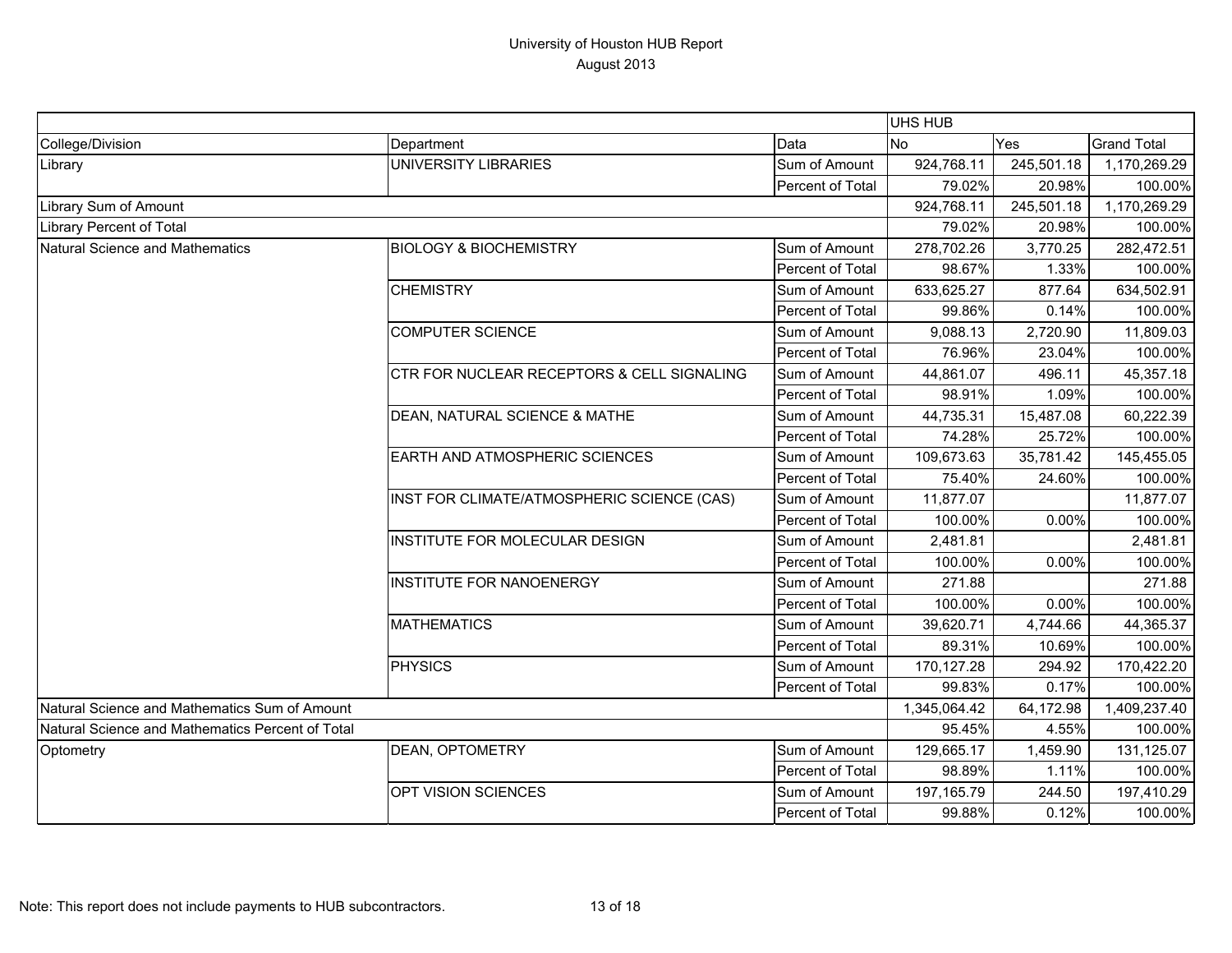|                            |                                           |                  | UHS HUB    |           |                    |
|----------------------------|-------------------------------------------|------------------|------------|-----------|--------------------|
| College/Division           | Department                                | Data             | <b>No</b>  | Yes       | <b>Grand Total</b> |
| Optometry                  | <b>OPTOMETRY CLINIC</b>                   | Sum of Amount    | 254,342.45 | 75,550.84 | 329,893.29         |
|                            |                                           | Percent of Total | 77.10%     | 22.90%    | 100.00%            |
| Optometry Sum of Amount    |                                           |                  | 581,173.41 | 77,255.24 | 658,428.65         |
| Optometry Percent of Total |                                           |                  | 88.27%     | 11.73%    | 100.00%            |
| Pharmacy                   | <b>CLINICAL PHARMACY &amp; ADMINISTRA</b> | Sum of Amount    | 13,632.86  | 935.61    | 14,568.47          |
|                            |                                           | Percent of Total | 93.58%     | 6.42%     | 100.00%            |
|                            | <b>DEAN, PHARMACY</b>                     | Sum of Amount    | 101,127.13 | 4,859.12  | 105,986.25         |
|                            |                                           | Percent of Total | 95.42%     | 4.58%     | 100.00%            |
|                            | INSTITUTE FOR DRUG EDUCATION              | Sum of Amount    | 136.22     |           | 136.22             |
|                            |                                           | Percent of Total | 100.00%    | 0.00%     | 100.00%            |
|                            | PHARMACOLOGICAL & PHARMACEUTIC            | Sum of Amount    | 42,481.40  | 1,978.28  | 44,459.68          |
|                            |                                           | Percent of Total | 95.55%     | 4.45%     | 100.00%            |
| Pharmacy Sum of Amount     |                                           |                  | 157,377.61 | 7,773.01  | 165,150.62         |
| Pharmacy Percent of Total  |                                           |                  | 95.29%     | 4.71%     | 100.00%            |
| Research                   | ANIMAL CARE OPERATIONS                    | Sum of Amount    | 27,543.47  | 425.09    | 27,968.56          |
|                            |                                           | Percent of Total | 98.48%     | 1.52%     | 100.00%            |
|                            | CENTER FOR ADVANCED COMPUTING & DATA SYS  | Sum of Amount    | 21,376.90  | 572.07    | 21,948.97          |
|                            |                                           | Percent of Total | 97.39%     | 2.61%     | 100.00%            |
|                            | CENTER FOR ADVANCED MATERIALS             | Sum of Amount    | 8,640.98   | 357.39    | 8,998.37           |
|                            |                                           | Percent of Total | 96.03%     | 3.97%     | 100.00%            |
|                            | <b>GRANTS AND CONTRACTS</b>               | Sum of Amount    |            | 121.08    | 121.08             |
|                            |                                           | Percent of Total | 0.00%      | 100.00%   | 100.00%            |
|                            | <b>HOUSTON COASTAL CENTER</b>             | Sum of Amount    | 319.80     |           | 319.80             |
|                            |                                           | Percent of Total | 100.00%    | 0.00%     | 100.00%            |
|                            | OFFICE OF TECHNOLOGY MANAGEMENT           | Sum of Amount    | 1,391.64   | 27.50     | 1,419.14           |
|                            |                                           | Percent of Total | 98.06%     | 1.94%     | 100.00%            |
|                            | <b>RESEARCH</b>                           | Sum of Amount    | 26,033.67  | 1,582.61  | 27,616.28          |
|                            |                                           | Percent of Total | 94.27%     | 5.73%     | 100.00%            |
|                            | <b>RESEARCH INFORMATION CENTER</b>        | Sum of Amount    | 36,932.51  |           | 36,932.51          |
|                            |                                           | Percent of Total | 100.00%    | 0.00%     | 100.00%            |
|                            | RESEARCH POLICIES/COMPLIANCE/COMMITTEES   | Sum of Amount    | 246.84     | 351.87    | 598.71             |
|                            |                                           | Percent of Total | 41.23%     | 58.77%    | 100.00%            |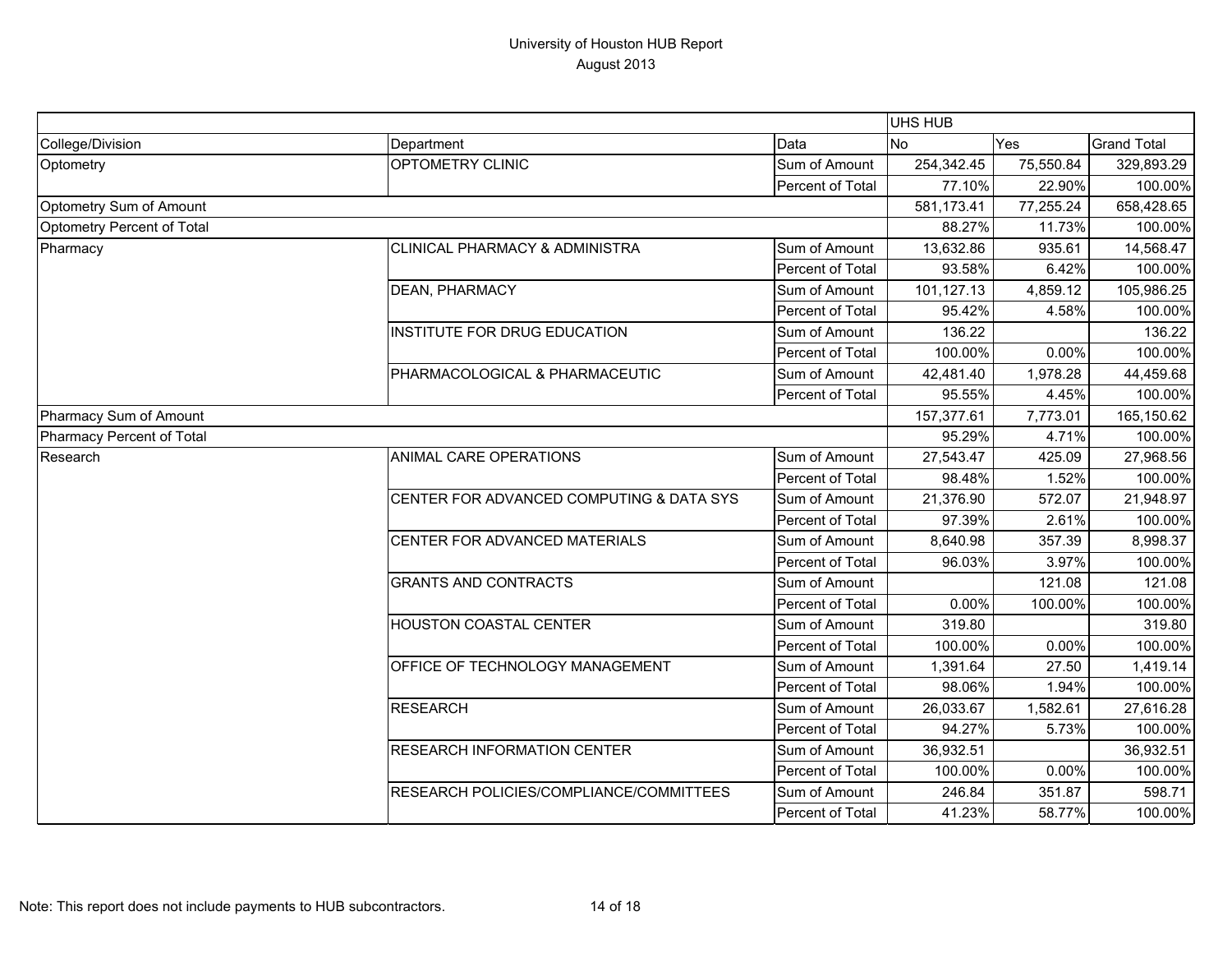|                           |                                       |                         | UHS HUB    |          |                    |
|---------------------------|---------------------------------------|-------------------------|------------|----------|--------------------|
| College/Division          | Department                            | Data                    | <b>No</b>  | Yes      | <b>Grand Total</b> |
| Research                  | <b>TIMES</b>                          | Sum of Amount           | 11,879.94  | 2,405.57 | 14,285.51          |
|                           |                                       | Percent of Total        | 83.16%     | 16.84%   | 100.00%            |
|                           | TX CTR SUPERCONDUCTIVITY AT UH        | Sum of Amount           | 75,468.01  | 387.28   | 75,855.29          |
|                           |                                       | Percent of Total        | 99.49%     | 0.51%    | 100.00%            |
|                           | TX OBESITY RESEARCH CENTER            | Sum of Amount           | 17,405.09  | 423.95   | 17,829.04          |
|                           |                                       | Percent of Total        | 97.62%     | 2.38%    | 100.00%            |
| Research Sum of Amount    |                                       |                         | 227,238.85 | 6,654.41 | 233,893.26         |
| Research Percent of Total |                                       |                         | 97.15%     | 2.85%    | 100.00%            |
| <b>Student Affairs</b>    | <b>ADMISSIONS</b>                     | Sum of Amount           | 87,297.74  | 1,268.00 | 88,565.74          |
|                           |                                       | <b>Percent of Total</b> | 98.57%     | 1.43%    | 100.00%            |
|                           | <b>CAMPUS RECREATION</b>              | Sum of Amount           | 58,239.27  | 2,678.35 | 60,917.62          |
|                           |                                       | Percent of Total        | 95.60%     | 4.40%    | 100.00%            |
|                           | CENTER FOR STUDENT INVOLVEMENT        | Sum of Amount           | 41,563.96  | 5,963.37 | 47,527.33          |
|                           |                                       | Percent of Total        | 87.45%     | 12.55%   | 100.00%            |
|                           | CENTER FOR STUDENT MEDIA              | Sum of Amount           | 4,228.74   | 183.79   | 4,412.53           |
|                           |                                       | Percent of Total        | 95.83%     | 4.17%    | 100.00%            |
|                           | CENTER FOR STUDENTS W/DISABILITIES    | Sum of Amount           | 19,294.18  | 292.04   | 19,586.22          |
|                           |                                       | Percent of Total        | 98.51%     | 1.49%    | 100.00%            |
|                           | CHILDREN'S LEARNING CENTER            | Sum of Amount           | 3,882.74   | 1,715.01 | 5,597.75           |
|                           |                                       | Percent of Total        | 69.36%     | 30.64%   | 100.00%            |
|                           | COUNSELING AND PSYCH SVCS             | Sum of Amount           | 2,869.71   | 1,214.33 | 4,084.04           |
|                           |                                       | Percent of Total        | 70.27%     | 29.73%   | 100.00%            |
|                           | <b>CTR FOR LEADERSHIP &amp; FSL</b>   | Sum of Amount           | 296.16     |          | 296.16             |
|                           |                                       | Percent of Total        | 100.00%    | 0.00%    | 100.00%            |
|                           | <b>DEAN OF STUDENTS</b>               | Sum of Amount           | 3,397.33   | 2,672.90 | 6,070.23           |
|                           |                                       | <b>Percent of Total</b> | 55.97%     | 44.03%   | 100.00%            |
|                           | <b>ENROLLMENT MANAGEMENT SERVICES</b> | Sum of Amount           | 4,205.80   | 9,511.19 | 13,716.99          |
|                           |                                       | Percent of Total        | 30.66%     | 69.34%   | 100.00%            |
|                           | ENROLLMENT MGMT PROD SUPPORT          | Sum of Amount           | 15,812.80  | (267.82) | 15,544.98          |
|                           |                                       | Percent of Total        | 101.72%    | $-1.72%$ | 100.00%            |
|                           | <b>FORENSICS PROGRAM</b>              | Sum of Amount           | 35.15      |          | 35.15              |
|                           |                                       | Percent of Total        | 100.00%    | $0.00\%$ | 100.00%            |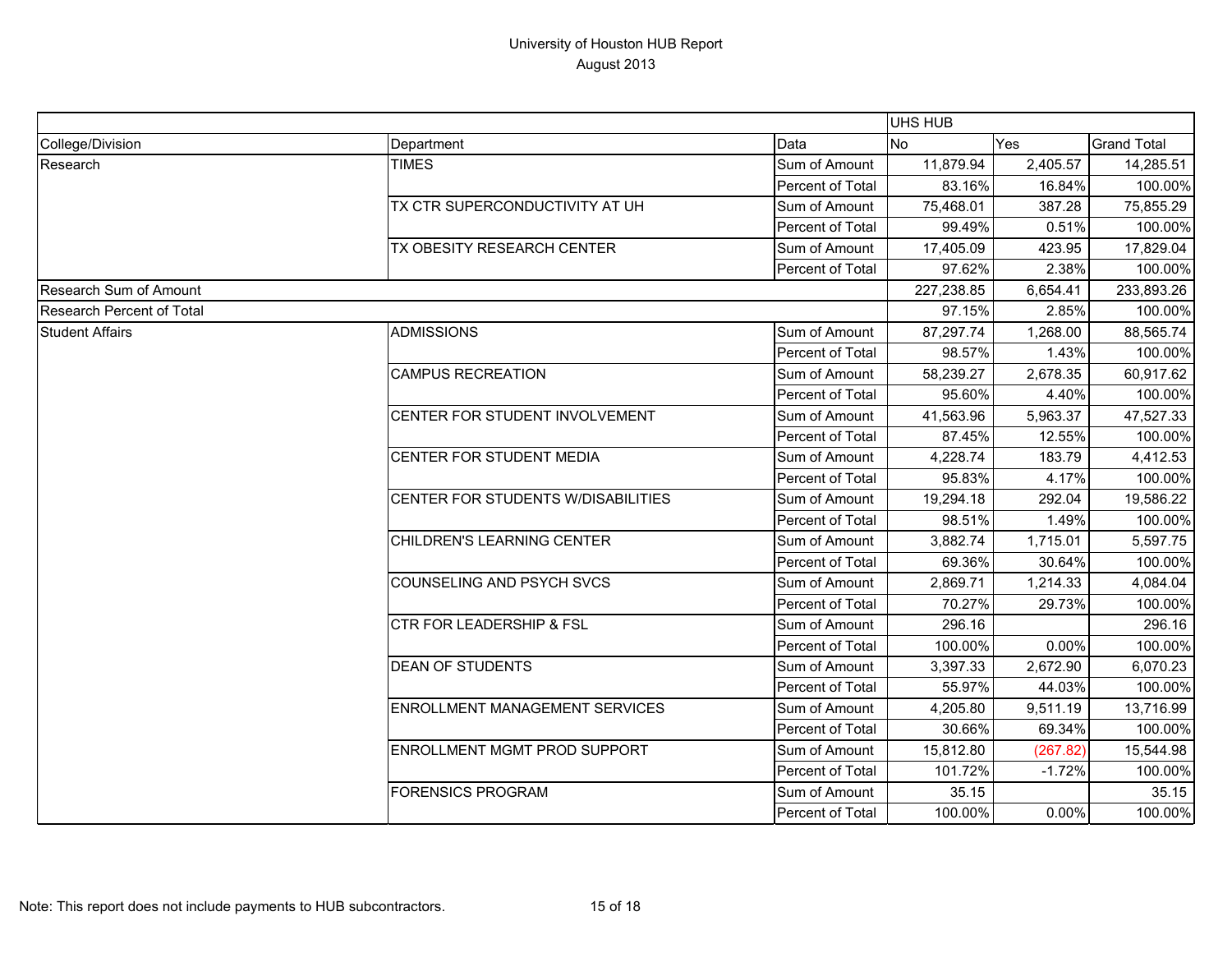|                                         |                                          |                  | UHS HUB    |           |                    |
|-----------------------------------------|------------------------------------------|------------------|------------|-----------|--------------------|
| College/Division                        | Department                               | Data             | <b>No</b>  | Yes       | <b>Grand Total</b> |
| <b>Student Affairs</b>                  | REGISTRATION AND ACADEMIC RECO           | Sum of Amount    | 22,133.93  | 321.85    | 22,455.78          |
|                                         |                                          | Percent of Total | 98.57%     | 1.43%     | 100.00%            |
|                                         | <b>RELIGION CENTER</b>                   | Sum of Amount    | 5,957.32   | 2,639.64  | 8,596.96           |
|                                         |                                          | Percent of Total | 69.30%     | 30.70%    | 100.00%            |
|                                         | <b>SCHOLARSHIPS AND FINANCIAL AID</b>    | Sum of Amount    | 16,123.74  | 1,488.08  | 17,611.82          |
|                                         |                                          | Percent of Total | 91.55%     | 8.45%     | 100.00%            |
|                                         | <b>STU COMMUNICATION &amp; MARKETING</b> | Sum of Amount    | 10,780.00  |           | 10,780.00          |
|                                         |                                          | Percent of Total | 100.00%    | 0.00%     | 100.00%            |
|                                         | <b>STUDENT AFFAIRS</b>                   | Sum of Amount    | 4,990.14   | 15,195.96 | 20,186.10          |
|                                         |                                          | Percent of Total | 24.72%     | 75.28%    | 100.00%            |
|                                         | <b>STUDENT HEALTH CENTER</b>             | Sum of Amount    | 13,898.83  | 6,104.00  | 20,002.83          |
|                                         |                                          | Percent of Total | 69.48%     | 30.52%    | 100.00%            |
|                                         | STUDENT HOUSING - RESIDENTIAL            | Sum of Amount    | 70,886.54  | 5,890.21  | 76,776.75          |
|                                         |                                          | Percent of Total | 92.33%     | 7.67%     | 100.00%            |
|                                         | UNIVERSITY CAREER SERVICES               | Sum of Amount    | 1,119.10   | 1,143.35  | 2,262.45           |
|                                         |                                          | Percent of Total | 49.46%     | 50.54%    | 100.00%            |
|                                         | <b>UNIVERSITY CENTER</b>                 | Sum of Amount    | 22,794.01  | 1,612.21  | 24,406.22          |
|                                         |                                          | Percent of Total | 93.39%     | 6.61%     | 100.00%            |
|                                         | <b>URBAN EXPERIENCE VPSA</b>             | Sum of Amount    | 223.09     | 1,025.92  | 1,249.01           |
|                                         |                                          | Percent of Total | 17.86%     | 82.14%    | 100.00%            |
|                                         | <b>VETERAN SERVICES</b>                  | Sum of Amount    | 970.23     |           | 970.23             |
|                                         |                                          | Percent of Total | 100.00%    | 0.00%     | 100.00%            |
|                                         | <b>WOMEN'S RESOURCE CENTER</b>           | Sum of Amount    | 2,249.29   | 253.70    | 2,502.99           |
|                                         |                                          | Percent of Total | 89.86%     | 10.14%    | 100.00%            |
| <b>Student Affairs Sum of Amount</b>    |                                          |                  | 413,249.80 | 60,906.08 | 474,155.88         |
| <b>Student Affairs Percent of Total</b> |                                          | 87.15%           | 12.85%     | 100.00%   |                    |
| Technology                              | CENTER FOR APPLIED TECHNOLOGY            | Sum of Amount    | 405.84     |           | 405.84             |
|                                         |                                          | Percent of Total | 100.00%    | 0.00%     | 100.00%            |
|                                         | CENTER FOR FUTURE OF HEALTH              | Sum of Amount    | 166.95     |           | 166.95             |
|                                         |                                          | Percent of Total | 100.00%    | 0.00%     | 100.00%            |
|                                         | CENTER FOR TECHNOLOGY LITERACY           | Sum of Amount    | 2,648.25   |           | 2,648.25           |
|                                         |                                          | Percent of Total | 100.00%    | 0.00%     | 100.00%            |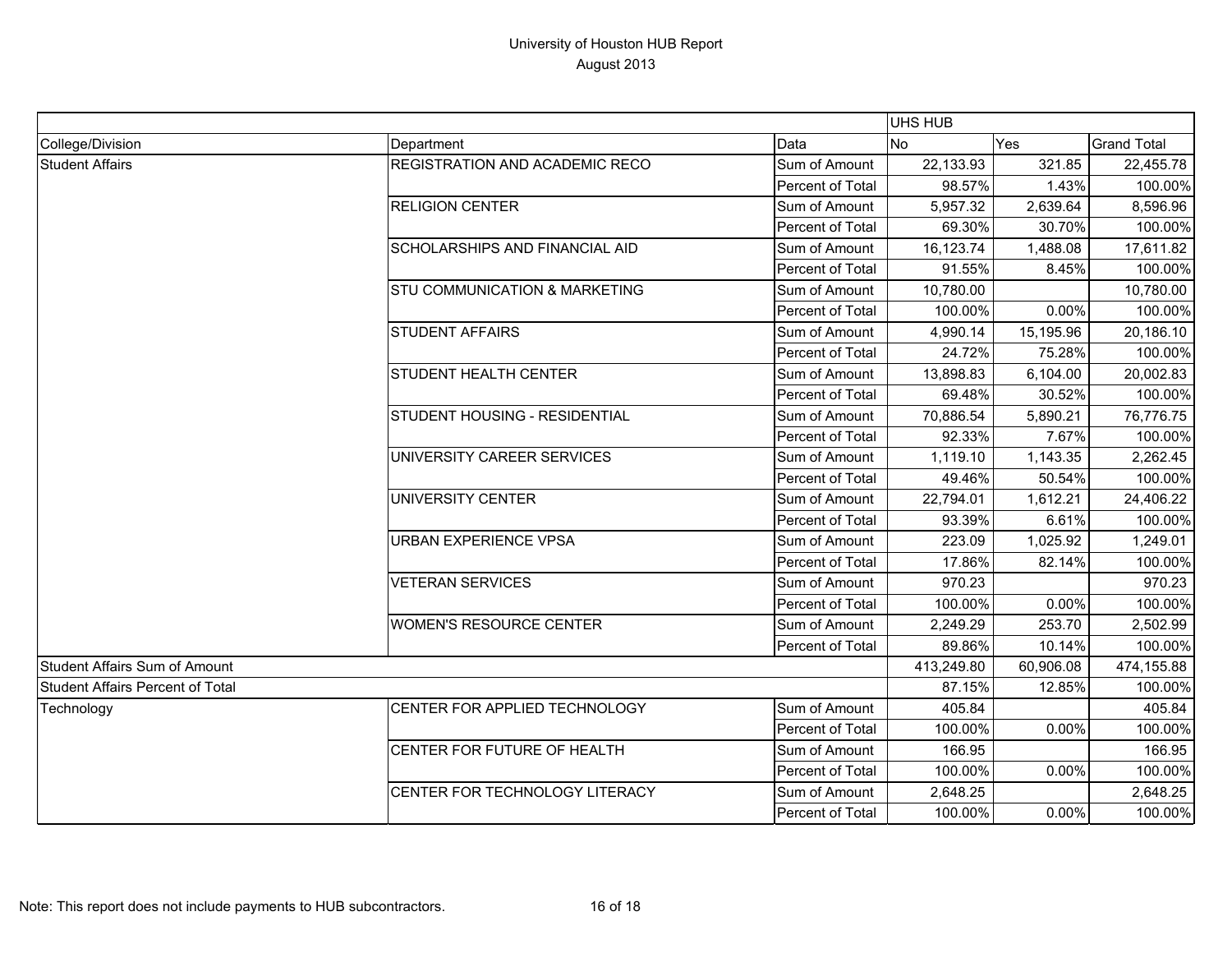|                                         |                                         |                  | UHS HUB    |            |                    |
|-----------------------------------------|-----------------------------------------|------------------|------------|------------|--------------------|
| College/Division                        | Department                              | Data             | <b>No</b>  | Yes        | <b>Grand Total</b> |
| Technology                              | <b>DEAN, TECHNOLOGY</b>                 | Sum of Amount    | 12,716.82  | 70,121.26  | 82,838.08          |
|                                         |                                         | Percent of Total | 15.35%     | 84.65%     | 100.00%            |
|                                         | <b>ENGINEERING TECHNOLOGY</b>           | Sum of Amount    | 3,657.12   |            | 3,657.12           |
|                                         |                                         | Percent of Total | 100.00%    | 0.00%      | 100.00%            |
|                                         | HUMAN DEVELOP AND CONSUMER SCI          | Sum of Amount    | 7,499.07   | 384.36     | 7,883.43           |
|                                         |                                         | Percent of Total | 95.12%     | 4.88%      | 100.00%            |
|                                         | <b>INFORMATION &amp; LOGISTICS TECH</b> | Sum of Amount    | 7,192.19   | 719.72     | 7,911.91           |
|                                         |                                         | Percent of Total | 90.90%     | 9.10%      | 100.00%            |
|                                         | TX MANUFACTURING ASSISTANCE CTR (TMAC)  | Sum of Amount    | 300.42     |            | 300.42             |
|                                         |                                         | Percent of Total | 100.00%    | 0.00%      | 100.00%            |
| Technology Sum of Amount                |                                         |                  | 34,586.66  | 71,225.34  | 105,812.00         |
| <b>Technology Percent of Total</b>      |                                         |                  | 32.69%     | 67.31%     | 100.00%            |
| <b>University Advancement</b>           | <b>ANNUAL GIVING</b>                    | Sum of Amount    | 54,206.73  | 4,865.13   | 59,071.86          |
|                                         |                                         | Percent of Total | 91.76%     | 8.24%      | 100.00%            |
|                                         | <b>DEVELOPMENT</b>                      | Sum of Amount    | 1,965.48   | 2,805.52   | 4,771.00           |
|                                         |                                         | Percent of Total | 41.20%     | 58.80%     | 100.00%            |
|                                         | <b>DONOR &amp; ALUMNI RECORDS</b>       | Sum of Amount    | 246.05     |            | 246.05             |
|                                         |                                         | Percent of Total | 100.00%    | 0.00%      | 100.00%            |
|                                         | INTERNAL COMMUNICATIONS                 | Sum of Amount    | 2,272.23   | 3,635.60   | 5,907.83           |
|                                         |                                         | Percent of Total | 38.46%     | 61.54%     | 100.00%            |
|                                         | MARKETING-ADVANCEMENT                   | Sum of Amount    | 186,349.32 | 302.13     | 186,651.45         |
|                                         |                                         | Percent of Total | 99.84%     | 0.16%      | 100.00%            |
|                                         | PLANNED GIVING                          | Sum of Amount    | 4,729.52   | 3,420.25   | 8,149.77           |
|                                         |                                         | Percent of Total | 58.03%     | 41.97%     | 100.00%            |
|                                         | UNIVERSITY ADVANCEMENT                  | Sum of Amount    | 34,365.34  | 11,870.57  | 46,235.91          |
|                                         |                                         | Percent of Total | 74.33%     | 25.67%     | 100.00%            |
|                                         | UNIVERSITY ADVANCEMENT SUPPORT          | Sum of Amount    | 4,381.16   |            | 4,381.16           |
|                                         |                                         | Percent of Total | 100.00%    | 0.00%      | 100.00%            |
|                                         | UNIVERSITY RELATIONS                    | Sum of Amount    | 44.57      |            | 44.57              |
|                                         |                                         | Percent of Total | 100.00%    | 0.00%      | 100.00%            |
| University Advancement Sum of Amount    |                                         | 288,560.40       | 26,899.20  | 315,459.60 |                    |
| University Advancement Percent of Total |                                         |                  | 91.47%     | 8.53%      | 100.00%            |